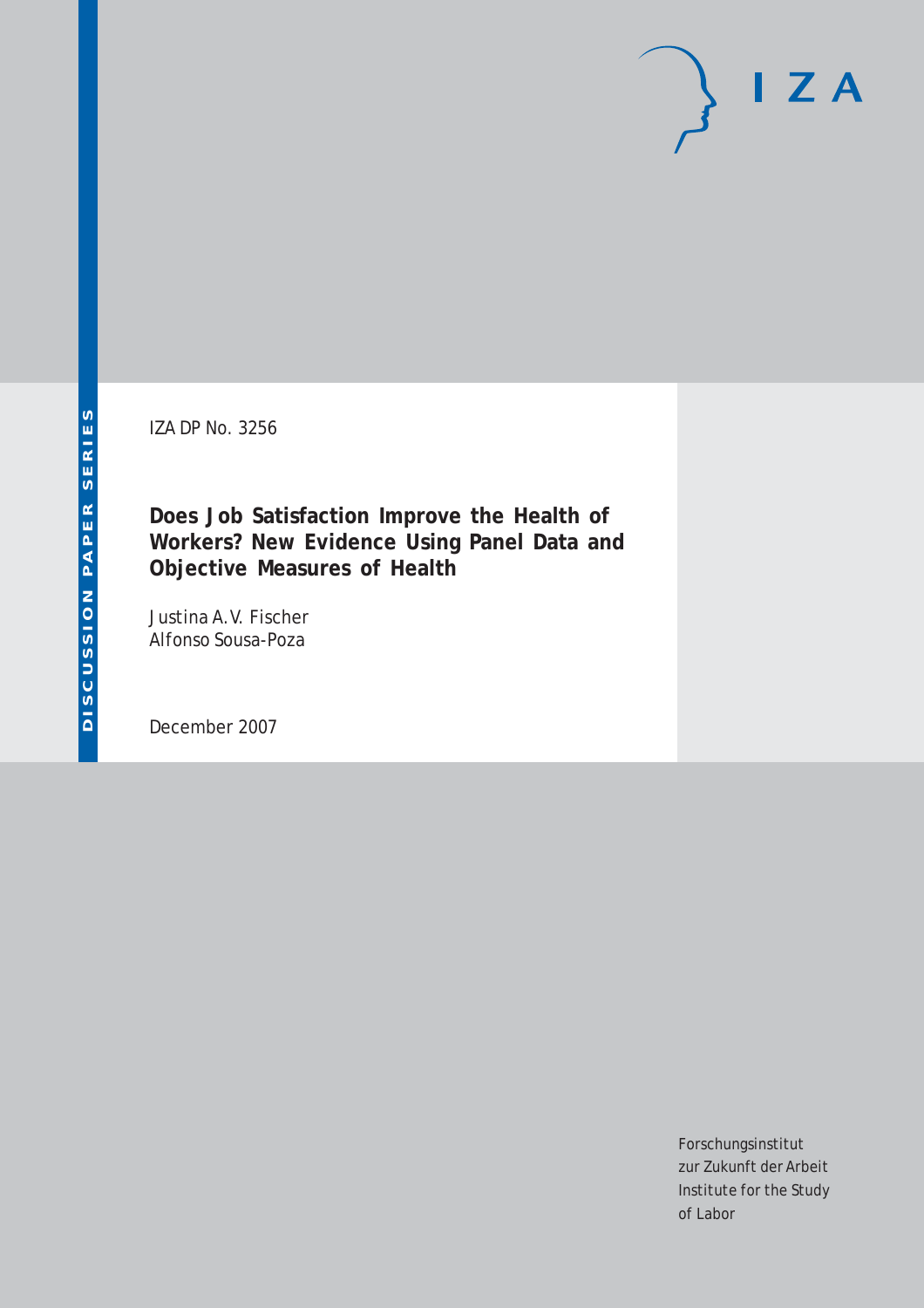# **Does Job Satisfaction Improve the Health of Workers? New Evidence Using Panel Data and Objective Measures of Health**

## **Justina A.V. Fischer**

*Stockholm School of Economics* 

# **Alfonso Sousa-Poza**

*University of Hohenheim and IZA* 

Discussion Paper No. 3256 December 2007

IZA

P.O. Box 7240 53072 Bonn Germany

Phone: +49-228-3894-0 Fax: +49-228-3894-180 E-mail: [iza@iza.org](mailto:iza@iza.org)

Any opinions expressed here are those of the author(s) and not those of the institute. Research disseminated by IZA may include views on policy, but the institute itself takes no institutional policy positions.

The Institute for the Study of Labor (IZA) in Bonn is a local and virtual international research center and a place of communication between science, politics and business. IZA is an independent nonprofit company supported by Deutsche Post World Net. The center is associated with the University of Bonn and offers a stimulating research environment through its research networks, research support, and visitors and doctoral programs. IZA engages in (i) original and internationally competitive research in all fields of labor economics, (ii) development of policy concepts, and (iii) dissemination of research results and concepts to the interested public.

IZA Discussion Papers often represent preliminary work and are circulated to encourage discussion. Citation of such a paper should account for its provisional character. A revised version may be available directly from the author.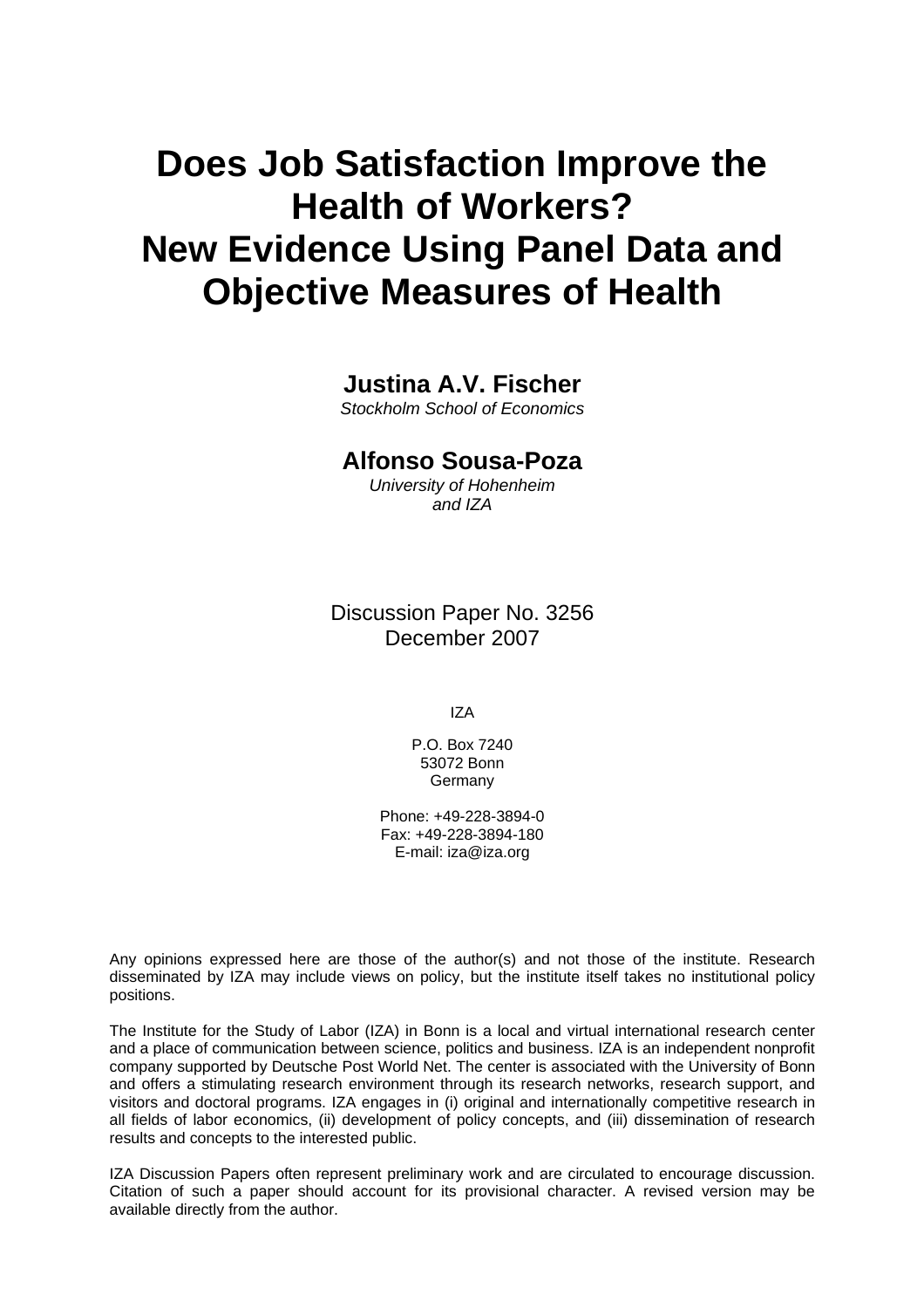IZA Discussion Paper No. 3256 December 2007

# **ABSTRACT**

# **Does Job Satisfaction Improve the Health of Workers? New Evidence Using Panel Data and Objective Measures of Health[\\*](#page-2-0)**

This paper evaluates the relationship between job satisfaction and measures of health of workers using the German Socio-Economic Panel (GSOEP). Methodologically, it addresses two important design problems encountered frequently in the literature: (a) cross-sectional causality problems and (b) absence of objective measures of physical health that complement self-reported measures of health status. Not only does using the panel structure with individual fixed effects mitigate the bias from omitting unobservable personal psychosocial characteristics, but employing more objective health measures such as health-system contacts and disability addresses such measurement problems relating to self-report assessments of health status. We find a positive link between job satisfaction (and changes over time therein) and subjective health measures (and changes therein); that is, employees with higher or improved job satisfaction levels feel healthier and are more satisfied with their health. This observation also holds true for more objective measures of health. Particularly, improvements in job satisfaction over time appear to prevent workers from (further) health deterioration.

JEL Classification: I18, I19, J28

Keywords: job satisfaction, well-being, health, panel data analysis

Corresponding author:

 $\overline{a}$ 

Justina A.V. Fischer Stockholm School of Economics Department of Economics Sveavägen 65 SE-11383 Stockholm Sweden E-mail: [Justina.Fischer@hhs.se](mailto:Justina.Fischer@hhs.se)

<span id="page-2-0"></span><sup>\*</sup> There are no potential conflicts arising from financial and personal relationships of the authors. The individual data used in this study have been collected by a national scientific organization (German Socio-Economic Panel) based on voluntary interviews, complying with common ethical standards. The data used in this publication were made available by the German Socio-Economic Panel Study (GSOEP) at the German Institute for Economic Research (DIW), Berlin. For a detailed description, see Wagner et al (1993). Justina Fischer acknowledges financial support from the Swiss National Science Foundation and the EU Marie Curie fellowship scheme.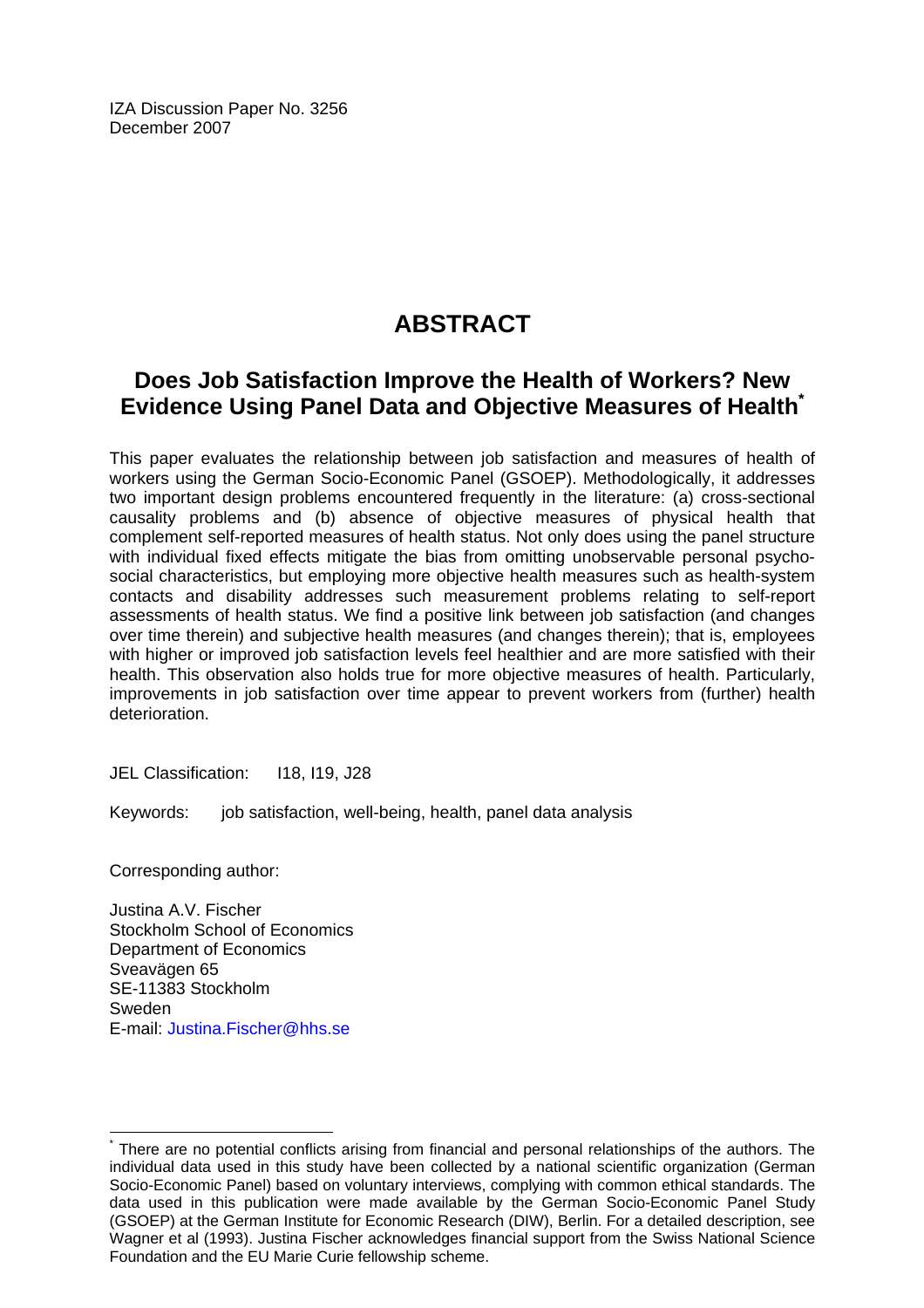# **DOES JOB SATISFACTION IMPROVE THE HEALTH OF WORKERS? NEW EVIDENCE USING PANEL DATA AND OBJECTIVE MEASURES OF HEALTH**

#### **1. Introduction**

Some research evidence suggests that the average workplace in several industrialized countries has become less stable and more insecure and that, in general, employment conditions have deteriorated (e.g., Schmidt, 1999; Swinnerton and Wial, 1995). Research also indicates that levels of job satisfaction have declined in the past decades (Hamermesh, 2001; Sousa-Poza and Sousa-Poza, 2003). Suggested reasons for this apparent trend include globalization, flexible employment, technological advancements (IT coverage), higher mobility, and in many countries, a deep recession in the 1990s. Even though to some extent such worries may be inflated (Wanner, 1999; Winkelmann and Zimmermann, 1998), the public at large is somewhat concerned that deteriorating job conditions and the resulting decline in job satisfaction may influence worker health. Thus, understanding the effects of job dissatisfaction (or stress) on an individual's health is important not only from a medical but also from an economic perspective. For example, while job satisfaction plays an important role at the employee level as a determinant of individual well-being, at the aggregate level, it equally affects worker productivity and retirement decisions, and ultimately, a society's economic prosperity (Faragher et al., 2005). Knowing whether such components of subjective well-being affect individual health can thus provide valuable information on key policy issues like the rise in healthcare costs and the economic performance in many industrialized nations. Therefore, this study tests whether job satisfaction determines worker health.

Because of the topic's obvious relevance and importance, a large body of literature has already evolved on the relationship between employee job satisfaction and ill health (see Faragher et al., 2005, for a meta-analysis of over 450 studies). Arguments for the existence of such a link are many and varied. Recent research by organizational psychologists suggests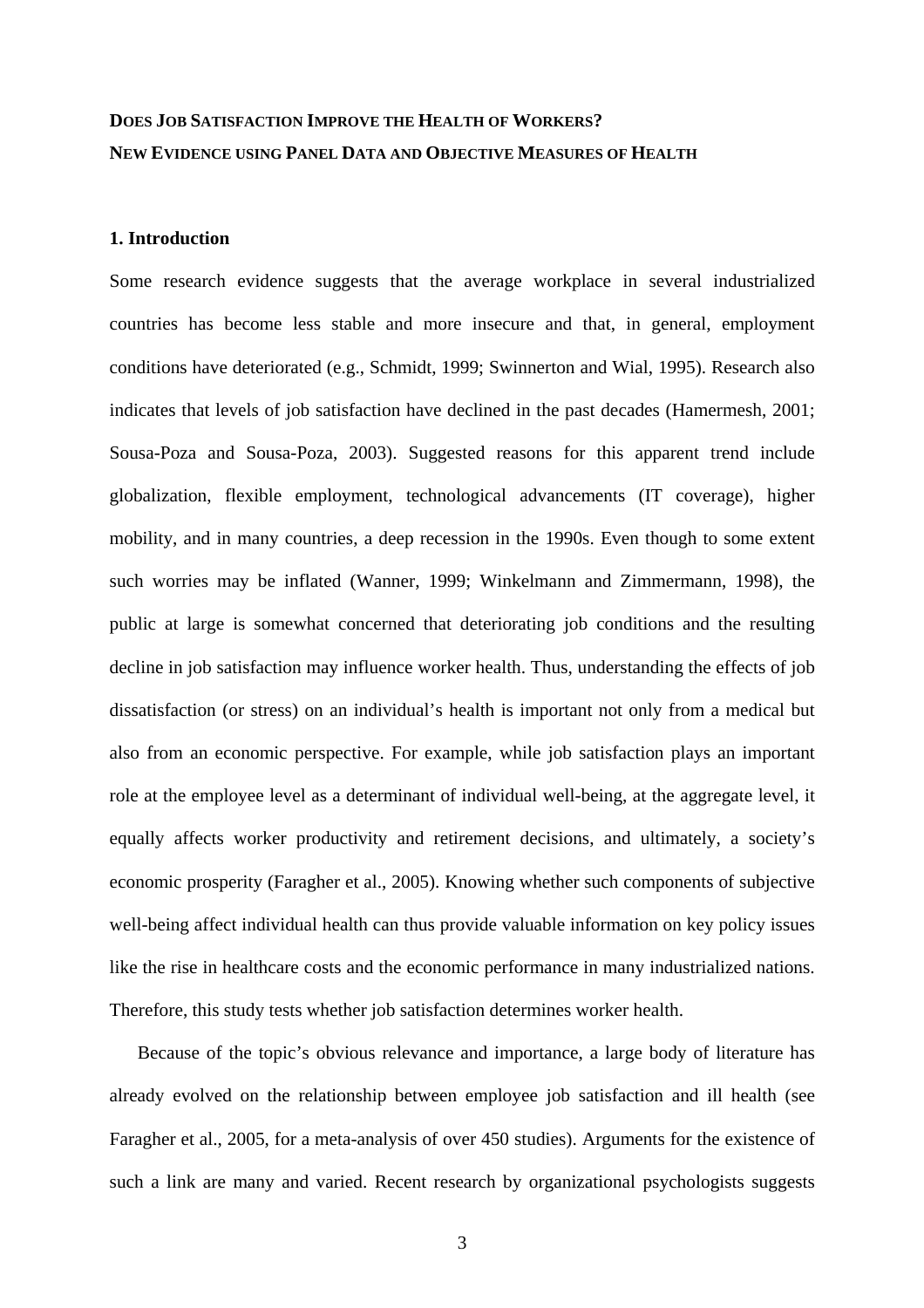that job satisfaction may have an indirect influence on workers' health through both physical and psycho-social employment conditions like workplace safety, lightening, quality of air, degree of automation, but equally harassment, hierarchical position, network support, responsibility, effort-reward imbalance, work stress, and job security (e.g. Stansfeld et al., 1997, 1998).

However, most of the literature on the subjective well-being–health link is hampered by methodological and design problems (Spector, 1997), including the use of cross-sectional data, unrepresentative datasets, and unreliable statistical methods reporting simple correlation coefficients. Whereas simple correlations fail to take into account the impact of other potential determinants of health, regression analyses on cross-sectional data allow no conclusion of causality because of omitted and unobservable personal characteristics. In addition, since most studies rely on self-reports rather than objective health measures, the finding that job satisfaction is conducive to subjective health may be driven by 'third factors' like personality traits such as neuroticism, hardiness, extroversion, or negative affectivity (Brief et al., 1988; Watson et al., 1988). For example, individuals high in negative affectivity<sup>2</sup> tend, other things being equal, to be more discontented at work and equally more likely to self-assess their health problems negatively (Stansfeld et al., 1998). Moreover, as most studies only analyze specific populations, it is often impossible to generalize results to the entire working/active population.

Thus, this paper contributes to the research stream by examining the relationship between health and job satisfaction—a specific subjective measure of well-being—in a manner that remedies the shortcomings of previous research in the following respects**:**

First, our use of regression analysis partially eliminates the impact of other potential worker health determinants that may correlate with job satisfaction. Second, our use of panel

<span id="page-4-0"></span> $\overline{2}$ The personality trait of negative affectivity reflects a person's tendency to experience negative emotions like anxiety or depression across a wide variety of situations (Spector, 1997, p. 52).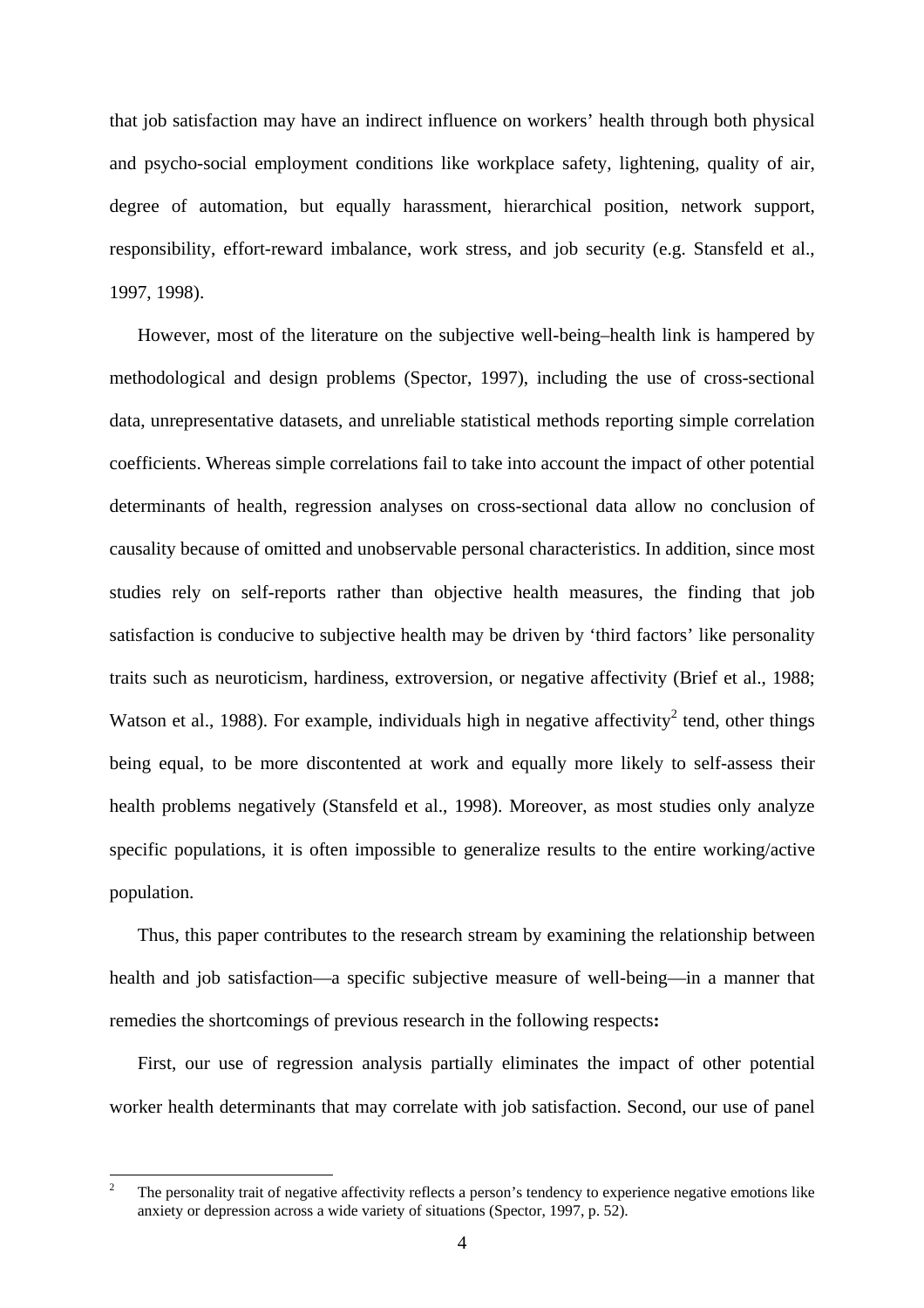data from the German Socio-Economic Panel (GSOEP)<sup>[3](#page-5-0)</sup> to test for causality between job satisfaction and health permits – through using individual fixed effects - the controlling for unobservable individual characteristics such as affectivity, thereby enabling more convincing conclusions on causality. Third, employing objective health measures such as the degree of disability and the Body Mass Index (BMI) should yield more reliable results than using subjective measures of health only. $4$ 

The remainder of the paper is organized as follows. Section 2 discusses the empirical literature relating to job satisfaction and health. Section 3 introduces the model and data, and describes the estimation techniques. Section 4 discusses the estimation results and presents the robustness test, after which Section 5 summarizes the findings and concludes the paper.

#### **2. Previous Research**

To date, economists have concentrated primarily on analyzing the determinants of job satisfaction, which are influenced by many personal facets including gender (Clark, 1997; Clark and Oswald, 1996; Sousa-Poza and Sousa Poza, 2000a), age (Clark et al., 1995), education (Clark and Oswald, 1996; Tsang et al., 1991), as well as workplace characteristics, employment conditions, and career perspectives (for an overview, see Sousa-Poza and Sousa-Poza, 2000b). However, job satisfaction as an explanatory variable appears infrequently in the economic literature, with the notable exception of research on the job satisfaction's effect on quitting behaviour and retirement decisions. Nonetheless, limited recent empirical evidence does exist that current job satisfaction influences future labour turnover (see, e.g., Clark, 2001; Clark et al., 1998; Freeman, 1978).

In contrast, the relationship between job satisfaction and health has been extensively studied by health scientists and organizational psychologists. For example, one

<sup>3</sup>

<span id="page-5-1"></span><span id="page-5-0"></span>See Wagner et al (1993) for a detailed description.<br>
<sup>4</sup> For a study using the cross-sectional SHARE data which contains a wide array of objective measures of health, see Fischer and Sousa-Poza (2007).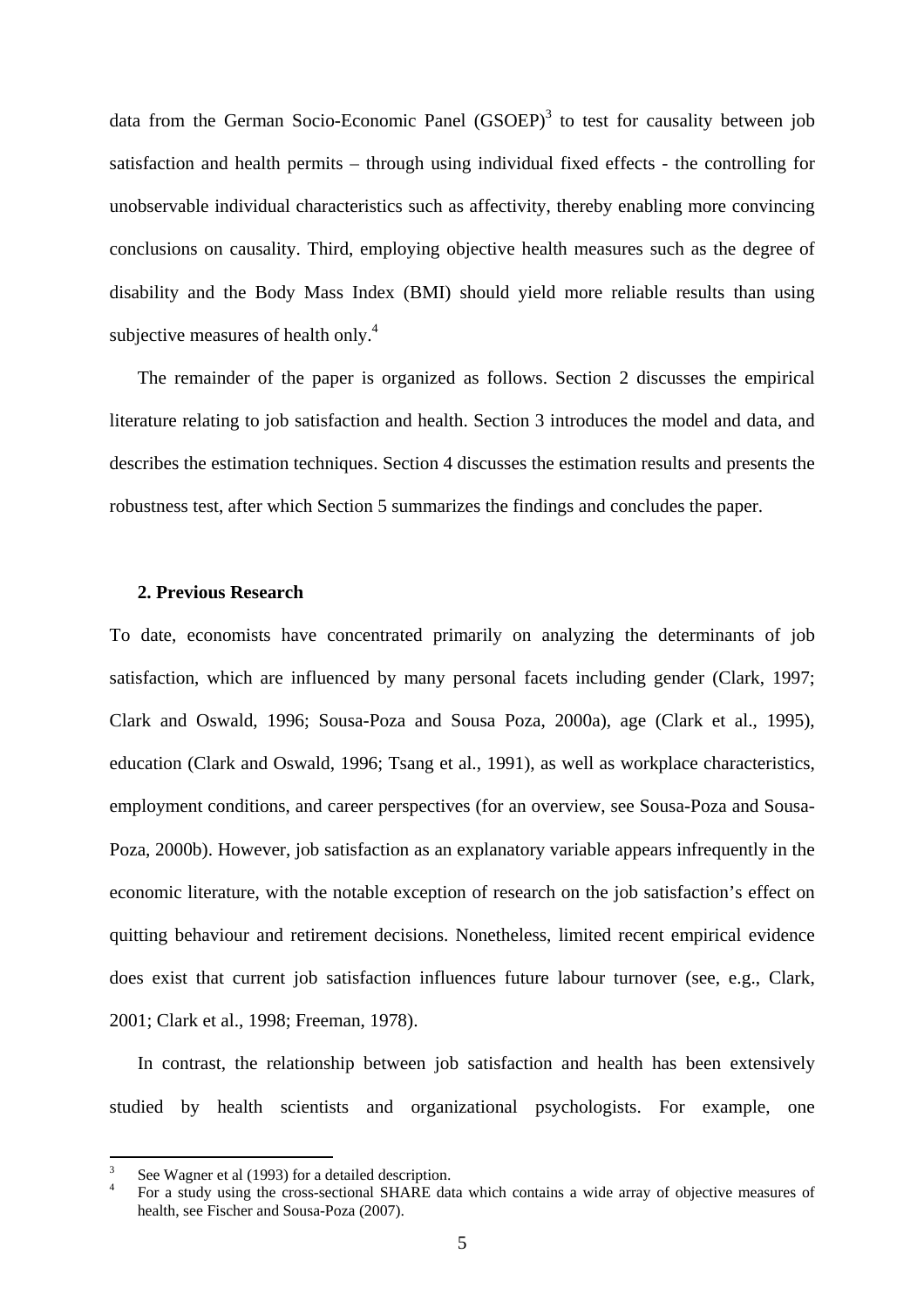comprehensive meta-analysis of 485 predominantly cross-sectional studies with mostly small sample sizes (although with a combined sample size of 267,995 individuals) based on selfreport measures of both job satisfaction and health show an overall (simple) correlation across all health measures of 0.312 (Faragher et al., 2005). Even though this analysis shows a strong correlation between job satisfaction and psychological problems like burnout ( $\rho = 0.478$ ), self-esteem issues ( $\rho = 0.429$ ), depression ( $\rho = 0.428$ ), and anxiety ( $\rho = 0.420$ ); correlations with subjective evaluations of physical illness are much smaller ( $\rho = 0.287$ ). Attempts to reveal a relationship between more objective measures of physical health and job satisfaction have been less fruitful (Spector, 1997, p. 67).

#### **3. Data**

To analyze the relationship between job satisfaction and health, we employ panel data of persons active in the labour market based on the German Socio-Economic Panel (GSOEP). The GSOEP, a longitudinal panel survey with representative data for the population in Germany, has been conducted annually since the eighties, and covers the personal, economic, social, and political aspects of the respondent and her family. The GSOEP data contain various self-report measures of health, which all form our set of dependent variables in this study. In particular, they include assessments of individual general health status or satisfaction with health, as well as items relating to more specific health problems such as impediments to daily activities. It also provides information on personal recall of hospital stays, doctor visits and longer periods of illnesses, which are all good indicators of more severe health problems among respondents. Finally, it also contains a few objective measures of health such as BMI and the officially recognized disability status.

In this study, we employ all these available physical health variables in the GSOEP data, thereby covering the widest range possible to ensure the robustness of our results. However, not all health measures are available for all waves of the GSOEP. Our variable of interest, the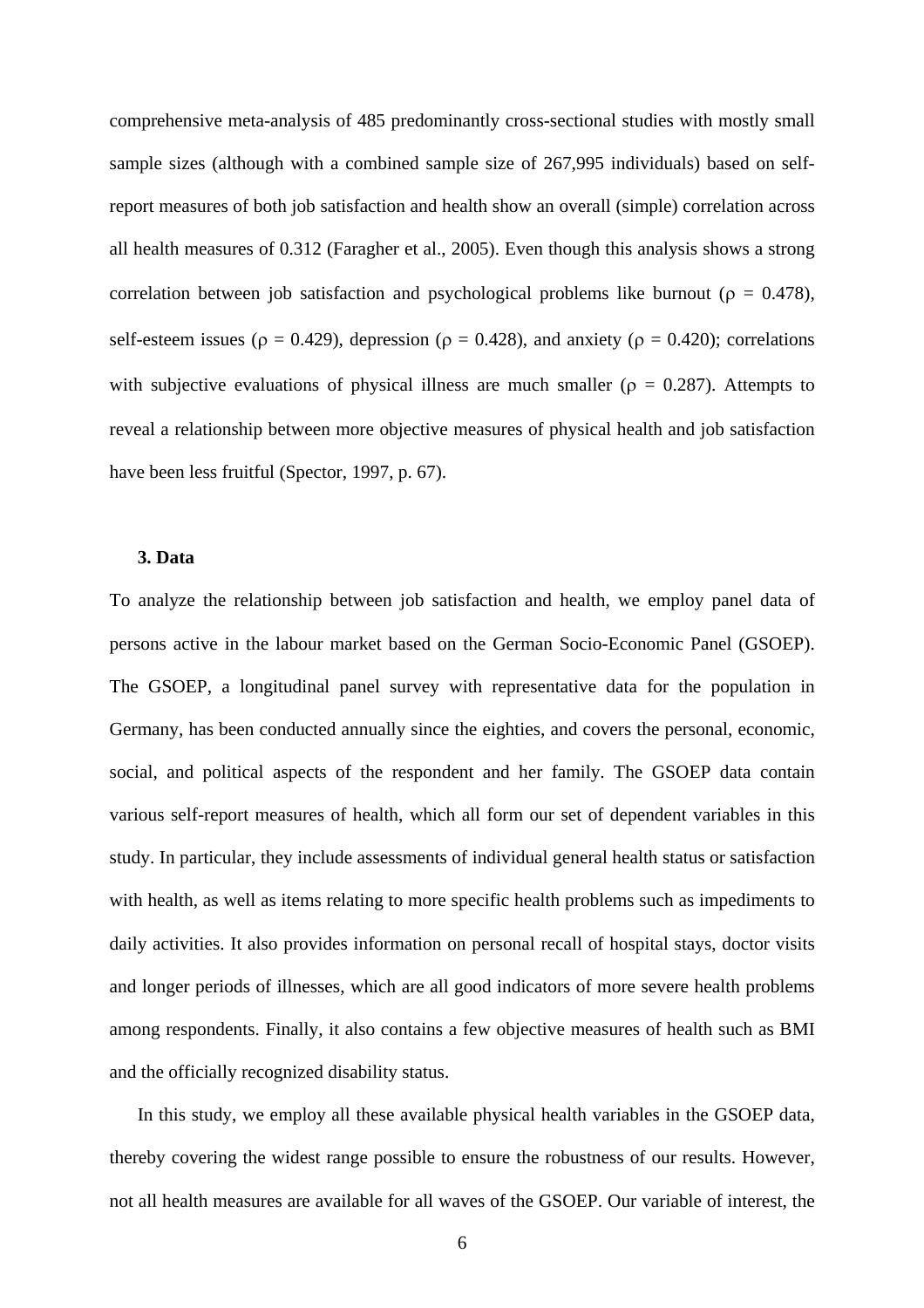job satisfaction indicator, is measured on an 11-point scale (from 0, "not at all satisfied" to 10, "completely satisfied") and reported in each wave in our sample for all who are currently employed, either full-time, regular part-time, through a vocational training or irregular parttime.

To estimate our model with German panel data, we use the waves following German unification from 1992 until 2005, resulting in an unbalanced panel with a maximum of about 17,000 individuals in each wave. To mitigate the impact of selection effect of dissatisfied individuals leaving the labour market (either into early retirement or occupation as houseman/housewife), we have restricted the sample to (self-) employed respondents aged between 16 and 60 years, far below the official retirement age of 6[5](#page-7-0) years.<sup>5</sup> Table A1 of the Appendix provides actual variable definitions used and Table A2 descriptive statistics.

#### **4 Model**

 $\overline{a}$ 

We test the hypothesis that a worker's job satisfaction affects her health status by estimating two models: first, we assess the causal relationship between her degree of job satisfaction and levels of self-report health. Second, in the tradition of an 'intervention' analysis, we attempt to relate changes in individual health status over time to changes in her job satisfaction during the same period. For both models, we exclude all work-related factors that might determine job satisfaction (and changes thereof) such as industry sector, type of work, employment contract, wage level, match of skills with job requirements, reputation gains and career prospects, etc. Thus, in a first step, we estimate the following model:

<span id="page-7-0"></span><sup>5</sup> In general, the effect of job dissatisfaction on labour market exits is relatively small (see Sousa-Poza and Sousa-Poza, 2007). The official retirement age of 65 applies to both genders and has not been changed since the 1970ies.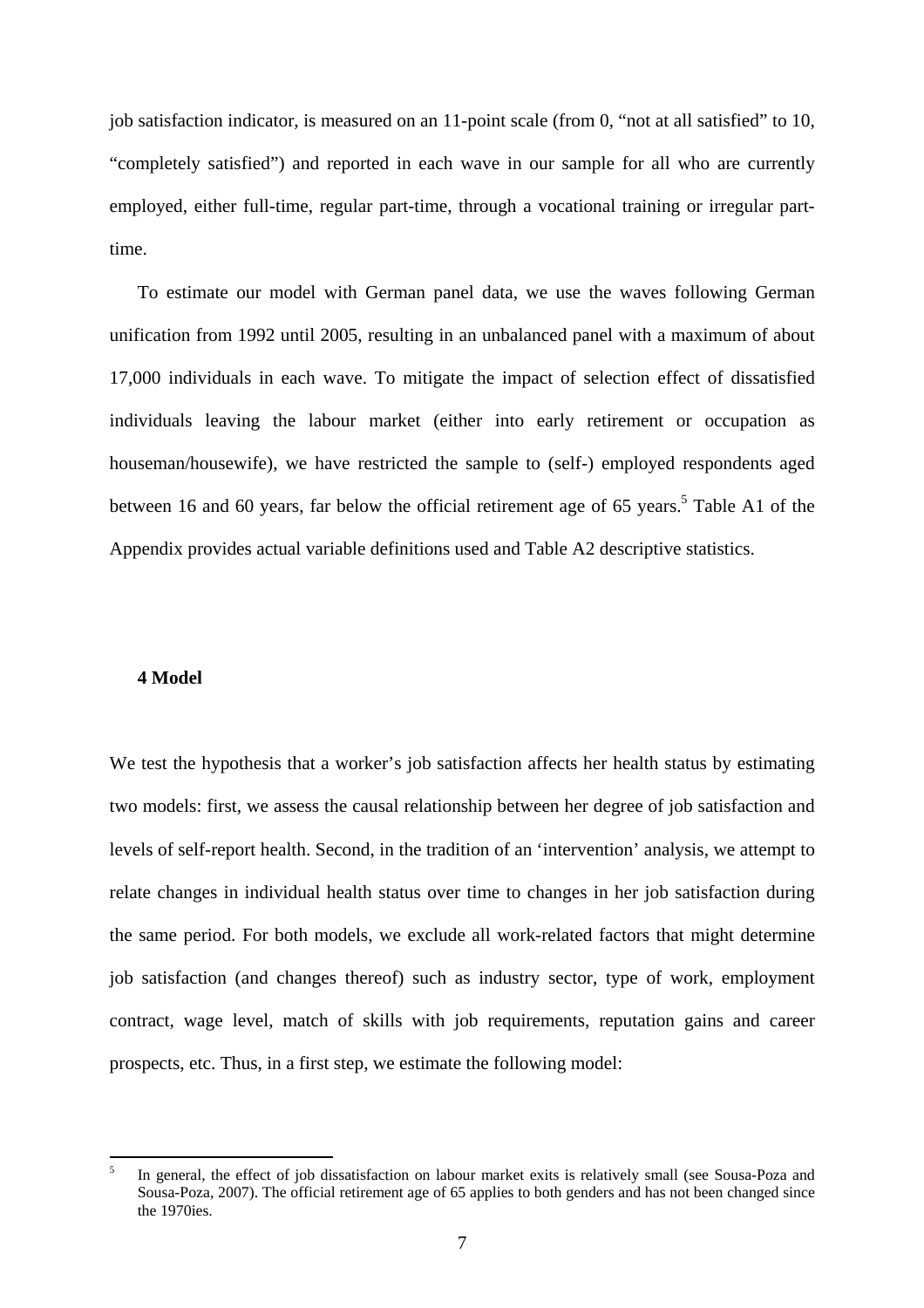$$
y_{it} = \beta x_{it} + \chi' g_{it} + \varepsilon_{it} \text{ with } \varepsilon_{it} = v_i + \varpi_{it} \qquad \text{for } t = 1992 - 2005 \tag{1}
$$

where  $y_{it}$  denotes individual i's health state at time t,  $x_{it}$  the variable of interest (i.e., job satisfaction),  $g_{it}$  a vector of additional control variables, while  $\overline{\omega}_{it}$  and  $v_i$  are the time-variant and time-invariant components, respectively, of the error term. Individual fixed effects (contained in  $g_{it}$ ) account for individual heterogeneity caused by unobservable characteristics such as negative and positive affectivity that might give rise to a positive (but ultimately spurious) relationship between job satisfaction and self-assessed health in a purely cross-sectional setting.<sup>[6](#page-8-0)</sup> Thus, inclusion of individual fixed effects, the so-called withintransformation, prevents the biasing of the estimated coefficient vector caused by omitted variables that are correlated with both job satisfaction and health.<sup>[7](#page-8-1)</sup>

To ease interpretation of the fixed effects model, equation (1) can be transformed into and estimated as:

$$
(y_{it} - \theta Y_i) = \beta(x_{it} - \theta X_i) + \chi'(g_{it} - \theta G_i) + (\varpi_{it} - \Omega_i)
$$
\n(2)

where capital letters  $(Y_i, X_i, G_i, \Omega_i)$  denote individual-specific averages over all time periods t in the sample. Thus, in a fixed effects model only the impact of time-varying determinants (in form of deviations from the average over time) are identifiable. The individual fixed effects capture not only genetically shaped psychological traits or innate health risks of the observed person, but also other (potentially observable) time-invariant

<span id="page-8-0"></span><sup>6</sup> That personality traits play an important role for self-report measures in general (such as happiness) has been shown by several researchers (e.g. Brebner et al., 1995; Cheny & Furnham, 2001; Lonigan, 1994; Watson & Pennebaker, 1998). In addition, personal traits also appear to be responsible for the development

<span id="page-8-1"></span>of health problems (see Alamada et al., 1991; Costa,1987; Kohler et al., 1993).<br>Ultimately, the direction of the bias is not clear-cut in a model with more than two independent variables, as the bias depends not only on the correlations between the omitted and the included variables but also on the correlations among the included variables, and their variances (e.g. Clarke, 2005). However, assuming a two-variables model, the bias is likely to be positive in case job satisfaction and the omitted factor 'personality traits' are positively correlated and the latter is also partially positively correlated with the outcome health in the true model.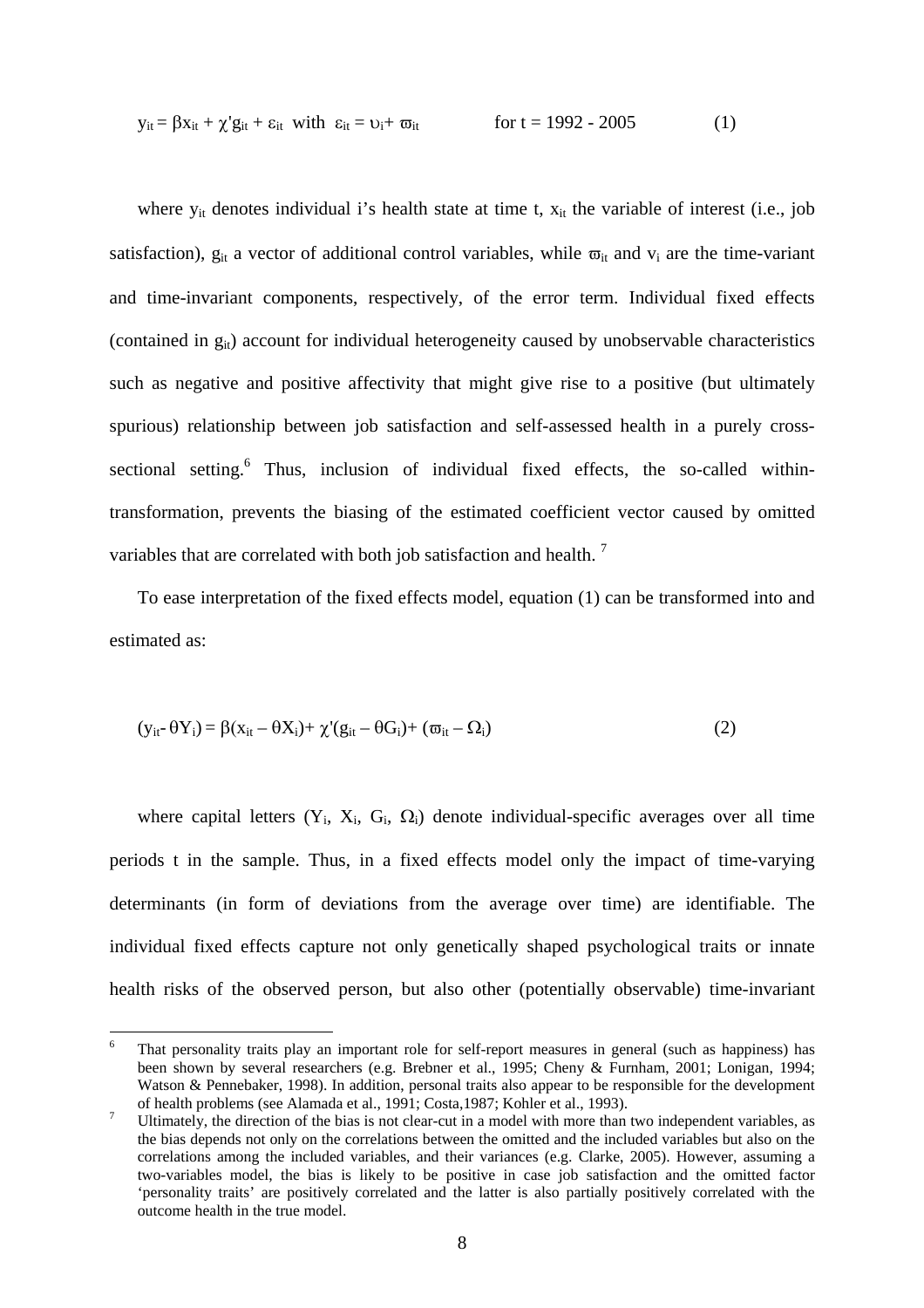socio-demographic characteristics of the respondent such as gender, being foreign-born, early childhood conditions, level of schooling, and religious-cultural background.<sup>8</sup> As additional (time-varying) controlling variables that are not mediated by job satisfaction we include a respondent's age and marital status ('married', 'widowed', 'separated', 'divorced', with 'single' as the reference category). In addition, we add household income; with its correlation with wage earnings being relatively low  $(0.3)$  it thus accounts for a common pool of financial resources for the family that facilitates the maintenance of a good health state for all its members. Year dummies controlling for systematic shocks and state of the macro-economy that pertain to all respondents of the same wave complete this model. This vector of control variables is *identical* for all estimated models.

In a second step we relate alterations in job satisfaction from one period to the next  $(y_{it}$  $y_{it-1}$ ) to changes in health state over the same period  $(x_{it} x_{it-1})$ . Again, unobservable psychological traits of an individual may not only affect how she perceives her current health and job satisfaction states, but equally how she assesses changes in either of them. For example, positive affectivity might cause an upward bias in the perception and evaluation of health improvements. For this reason, we take account of unobserved individual heterogeneity by first differencing of model (1). This approach has the advantage that the difference of timeinvariant characteristics across two subsequent waves equal zero so that the presence of unobservable personal traits will not bias the estimator. As in the first model, we also include age, marital status, family income in form of their first differences over time. Time dummies complete the model specification, which looks as follows:

$$
y_{it} - y_{it-1} = \beta(x_{it} - x_{it-1}) + \chi'(g_{it} - g_{it-1}) + (v_i - v_i) + (\varpi_{it} - \varpi_{it-1})
$$
\n(3)

<span id="page-9-0"></span><sup>8</sup> In addition, they might equally reflect (unobservable but time-invariant) workplace characteristics and job types, as well as a general propensity to exercise regularly, that might potentially confound the analysis in a cross-section of data.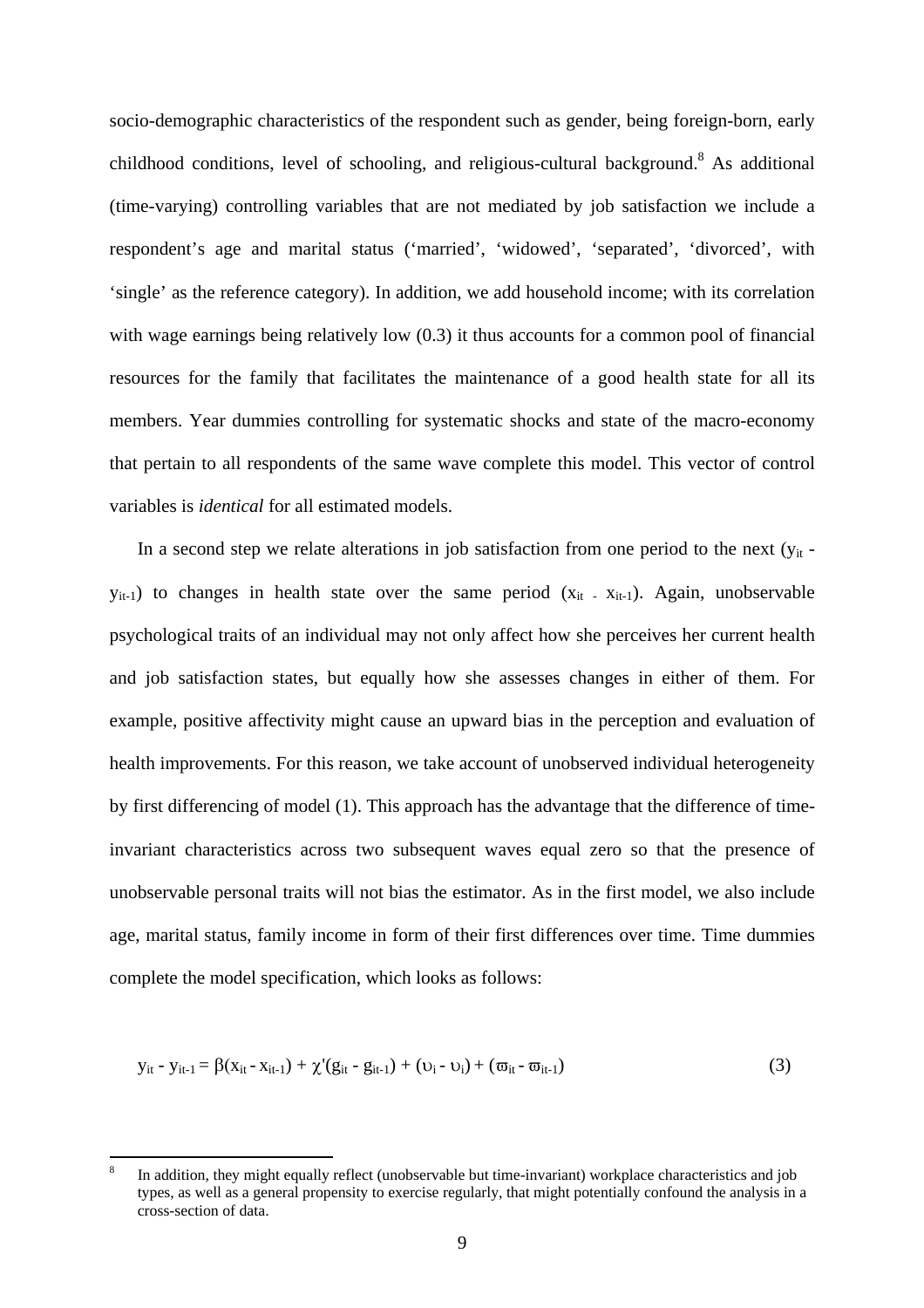For both models (equations (2) and (3)), the estimation techniques are selected according to the type of dependent variable. For estimating the first model, we employ individual-specific fixed-effects GLS (FGLS) or a conditional fixed-effects logit model for panel data<sup>[9](#page-10-0)</sup> in case the dependent variable is of a dichotomous nature; in contrast, for estimating first differences random effects panel estimators are employed, in case that more than two waves are available.<sup>10</sup> Heteroscedasticity and intra-group correlation (namely arbitrary serial correlation as the 'group' is the identical individual observed over time) corrected standard errors are obtained through clustering at the individual level. $^{11}$ 

Since we estimate the relationship between two categorical variables with an estimator that assumes cardinality, we will focus on the direction of impact and, in most cases, abstain from drawing conclusions with respect to the size of influence. The alternative would be to risk a more severe bias by not taking into account unobserved individual heterogeneity when employing a random effects (ordered) probit panel estimator (see also Ferrer-i-Carbonell and Frijters, 2004). Indeed, Ferrer-i-Carbonell and Frijters (2004) showed that the estimation results for the self-report happiness question are qualitatively identical (in terms of direction, significance, and trade-offs among regressors) when assuming either cardinality or ordinality of the dependent variable.

Nevertheless, although this approach constitutes an important improvement compared to approaches used in previous studies, we should note that we do not account for the fact that health state itself might influence job satisfaction. Usage of an instrumental variable technique, however, is not feasible due to a lack of suitable instruments that satisfy the

<span id="page-10-0"></span><sup>9</sup> Estimated with Stata 9.2's xtreg and clogit commands, which allow for clustering at the individual level even in the presence of individual fixed effects.<br><sup>10</sup> An ordered probit or logit individual fixed effects estimator that yields consistent estimates has not been

<span id="page-10-1"></span>developed yet. As we are interested in the direction of the effect rather than its magnitude, using FGLS for a categorical dependent variable with more than 2 categories is feasible. In principle, the bias caused by assuming cardinality diminishes with the number of categories. Results based on ordered probit random

<span id="page-10-2"></span>effect estimators for panels using the Swiss Household Panel are shown in Fischer and Sousa-Poza (2007).<br><sup>11</sup> Stock and Watson (2006) show that using Sandwich robust standard errors yields inconsistent estimates in a fixed effects context. In contrast, the number of clusters (often  $> 5,000$ ) is sufficiently large for being regarded as close to 'infinity'.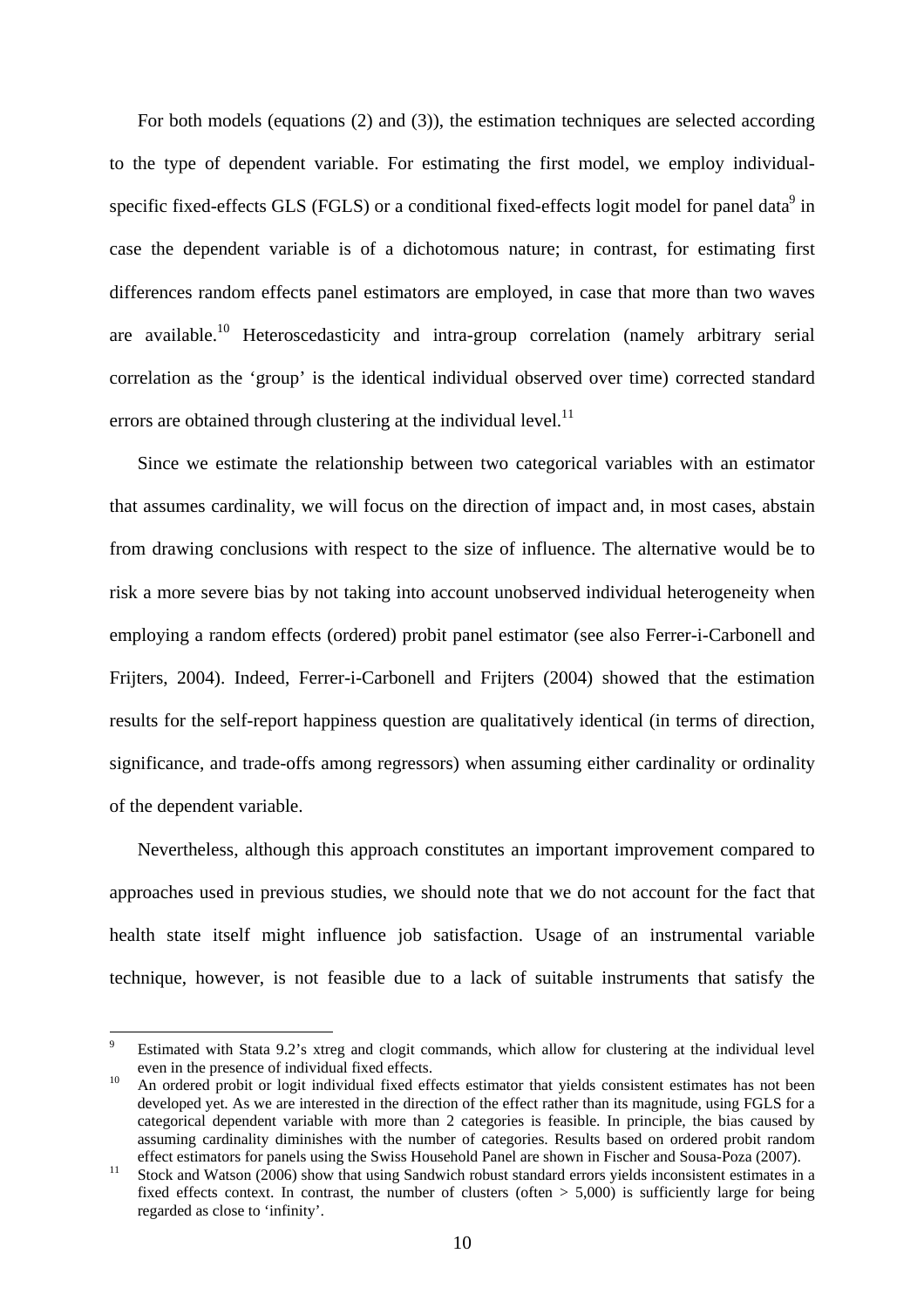exclusion restriction requirement. In other words, we were not able to find a time-varying variable that was correlated with job satisfaction only, but not with the health measure.

As robustness check and to account for selection into and out of the labour market, we have estimated both models for gender- and age-specific subsamples. In particular, in Germany, according to the traditional role model, most of the male population is not given the option of becoming inactive housemen before reaching an (early) retirement age (of 55), while the female population under the age of 25 exhibits a labour force participation rate similar to that of the male population. Given the more robust health of younger persons, we expect more sizeable effects in the full sample. In principle, a most flexible functional form with regards to job satisfaction is chosen, that includes its squared term, but we provide Ftests or Wald-tests on the joint significance of the jobs satisfaction variables due to their considerable correlation.<sup>12</sup>

#### **4. Empirical results**

#### **Satisfaction with health and self-assessed state of health**

Table 1 reports the results for a first subjective measure of health state, as indicated by satisfaction with one's own health, which ranges from 0 (low) to 10 (high). This specific health measure is recorded in our unbalanced GSOEP panel for up to 10,000 (self-)employed per wave observed over a maximum period from 1992 to 2002, varying for each person from 1 to 11 years (average: 4.3 years), giving rise to up to  $75,000$  observations.<sup>13</sup>

The results in column (1) for the whole working population show that the level of job satisfaction is positively associated with satisfaction with one's own health (significant at the 0.1% level). The positive sign of the estimated coefficient of the squared term suggests that satisfaction with one's health increases over**-**proportionally in job satisfaction (equally

<span id="page-11-0"></span> $12$ The correlation is  $\rho = 0.97$  for the levels and  $\rho = 0.96$  for the differences. The reader should note that despite this high correlation both variables often turn out independently significant in the regression analysis if the sample is sufficiently large (at least 30000 observations in Table 1). 13 The maximum number of active persons covered by one wave is 11,000.

<span id="page-11-1"></span>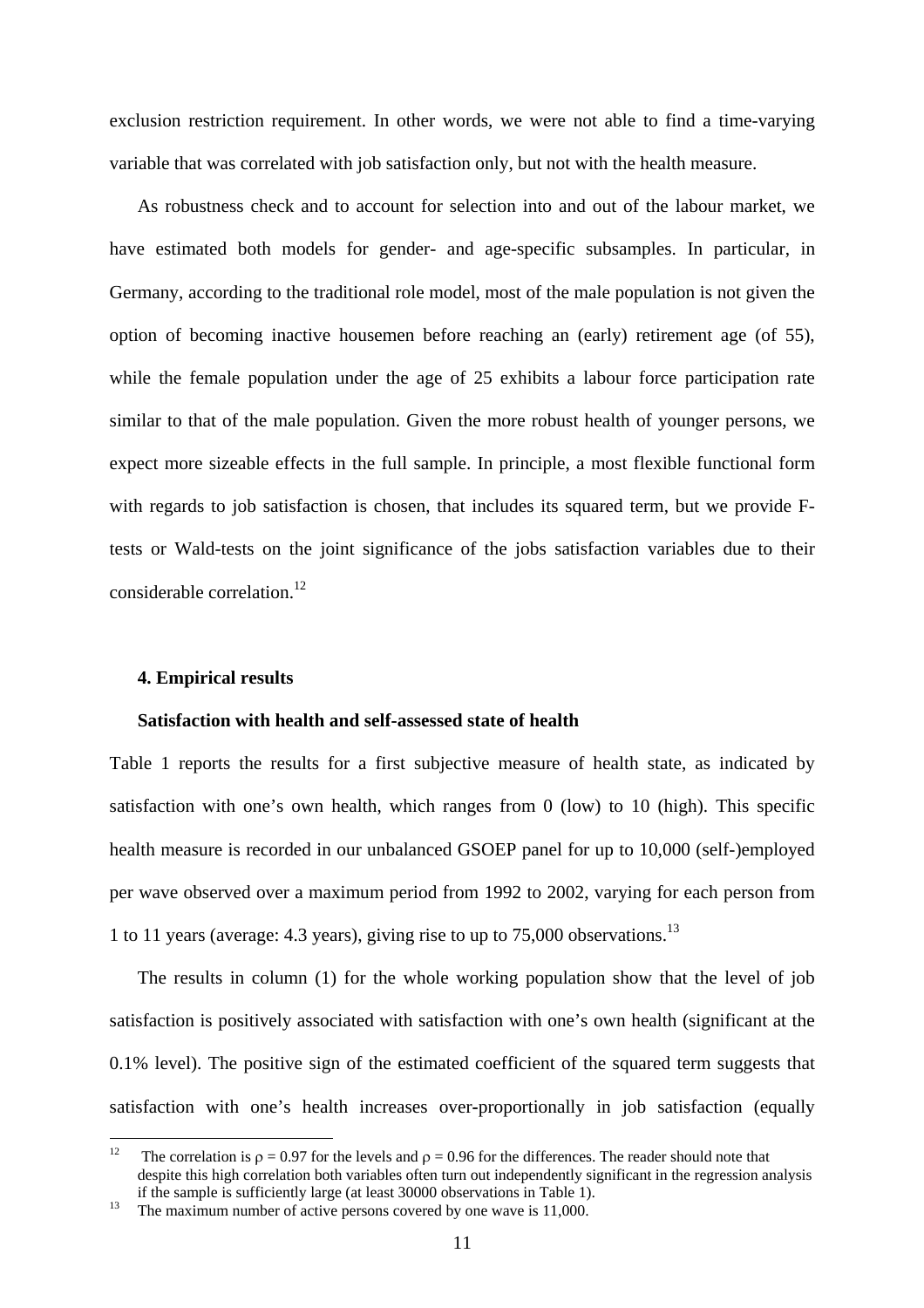significant at the 0.1% level). Assuming cardinality of both regressand and focal regressor, an increase in job satisfaction by one category raises one's own health category by about 0.15 points or one sixth of one health category. In other words, the effect is rather small: a positive change in one health category would require an approximate change in job satisfaction by 7 categories. The results for the controlling variables indicate that older persons are more satisfied with their health state, while marital status and household income are not significant in this sample.<sup>14</sup> Most of the year effects (not reported) are individually significant so that they should not be omitted from the model. In the remaining part of the paper, we always include these controlling variables in our regressions and report them in the output tables (Tables  $1 - 7$ ), but will not discuss their observed effects in the main text.

It should be noted that all our results for our job satisfaction variable prevail when the most parsimonious specification, only controlling for year and individual fixed effects, is employed. Whether the job satisfaction variables turn out significant or not is reported in the lower part of the Tables 1 through 7. Contrary to expectations, for all models the previously observable significant impact can be corroborated, while for two models significant relations become evident that are disguised in the full specification (Table 4 column 3 and Table 6 column 3). This robustness test shows that our results presented in this paper are not caused by a so-called over-identification problem.

Through the inclusion of individual fixed effects we account for unobservable personality traits such as negative or positive affectivity (but also job characteristics and type of work) that might give rise to a spurious positive relationship between the variable of interest and

<span id="page-12-0"></span> $14$ <sup>14</sup> This insignificance can, most possibly, be attributed to the inclusion of individual fixed effects. First, they capture all time-invariant socio-demographic characteristics, such as marital status for most persons during the observational period. Analogously, the individual fixed effects might also capture a ,base wage' effect, given that taking the natural logarithm of income filters out wage increases due to inflation or contract renegotiations at the national level, which are reflected by the year fixed effects estimates. Indeed, estimation of a random effects model shows a positive association of income with satisfaction with one's health, significant at the 0.1% level. The results for age are sensitive to employing them in their natural log form. The effect is negative (health satisfaction declines with age) when their unlogarithmized form is used, or when a random effects model is employed (irrespective of functional form). However, correlation between age and its logarithmized form is 0.98. On the other hand, a lowering of aspiration levels with regards to health as age increases might equally explain such result (e.g., Clark and Warr, 1995).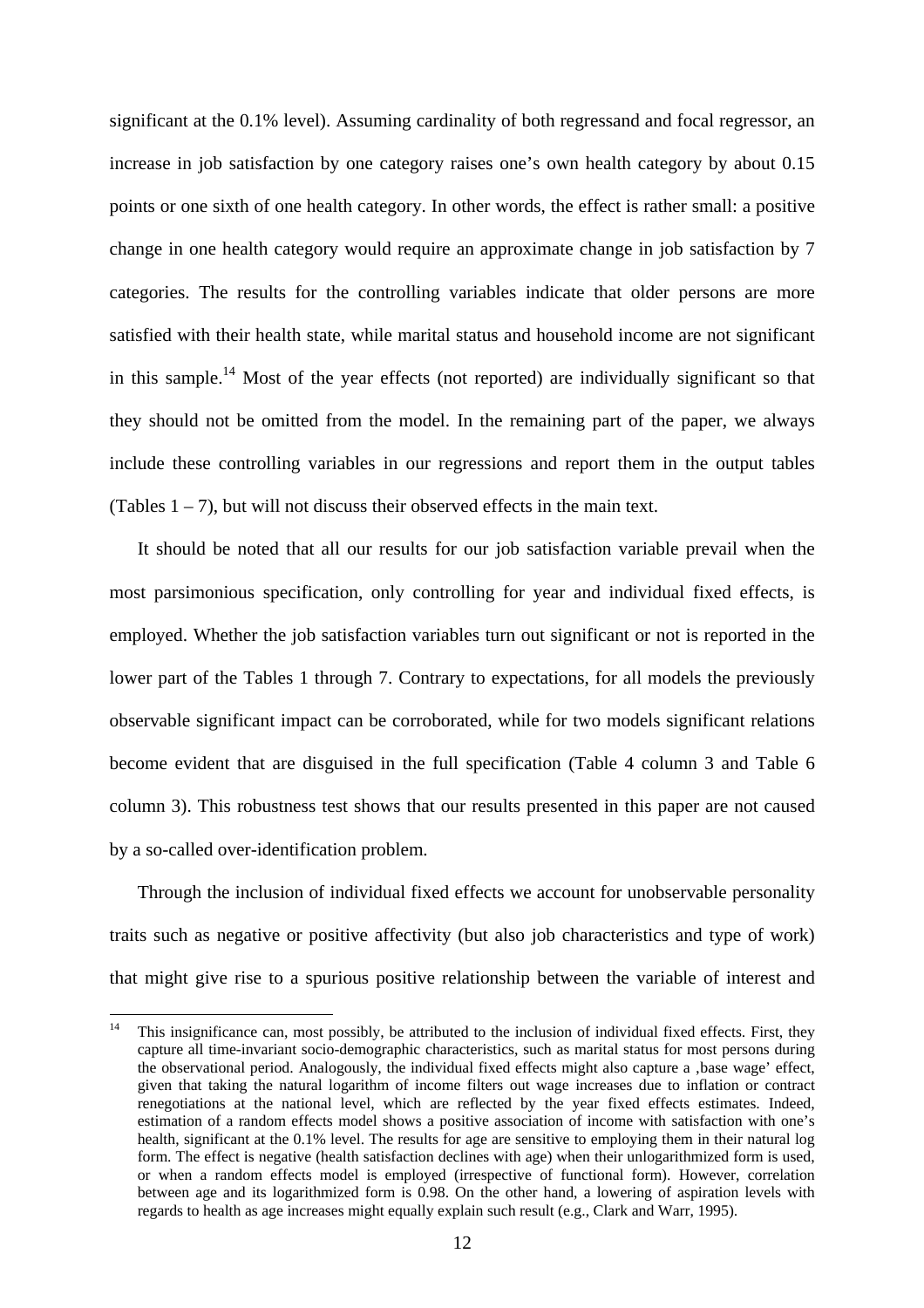health in a purely cross-sectional setting or when estimating a random effects model. Based on the fixed-effects (FE) panel analysis we can therefore confirm the finding of previous cross-sectional studies, namely that job satisfaction is conducive to individual health satisfaction, and that is effect is unrelated to an individual's (time-invariant) personality characteristics.

Estimations for subpopulations (only men below 55 years and only persons below the age of 25 years) corroborate this positive relationship, suggesting that it is not restricted to samples pertaining to a particular age group, gender or to those who selected into/did not select out of the labour market. However, we should note that the slope is rather constant for younger persons while it is increasing for men, as already observed in the full sample.

The second part of the health-job satisfaction analysis is carried out for changes in the regressand that may be triggered by changes in job satisfaction (potentially non-linearly, therefore we included the change of the squared term), also controlling for changes in the remaining variables of the model. In the full sample (column 4), a strong positive relationship of (contemporaneous) changes in job satisfaction with changes in satisfaction with one's own health state emerges. The effect is more sizeable than that observed for the levels, as a change in roughly five job satisfaction categories appears sufficiently large to induce a change by one health satisfaction category.

Again, regressing differences on differences accounts for unobserved individual heterogeneity, so that a positive association between the two change variables reflects a true causal relationship. Once again, a similar relationship is identifiable in our male worker subsample (column 5), suggesting that this finding is not caused by happy workers who stay in the labour market. Moreover, this positive relationship is equally evident in the sample of the 25 year old (column 6), as the Wald-test on the joint significance indicates, despite of a potentially stronger stress resistance in this age group so that changes in job satisfaction are not expected to necessarily translate into actual changes in health satisfaction.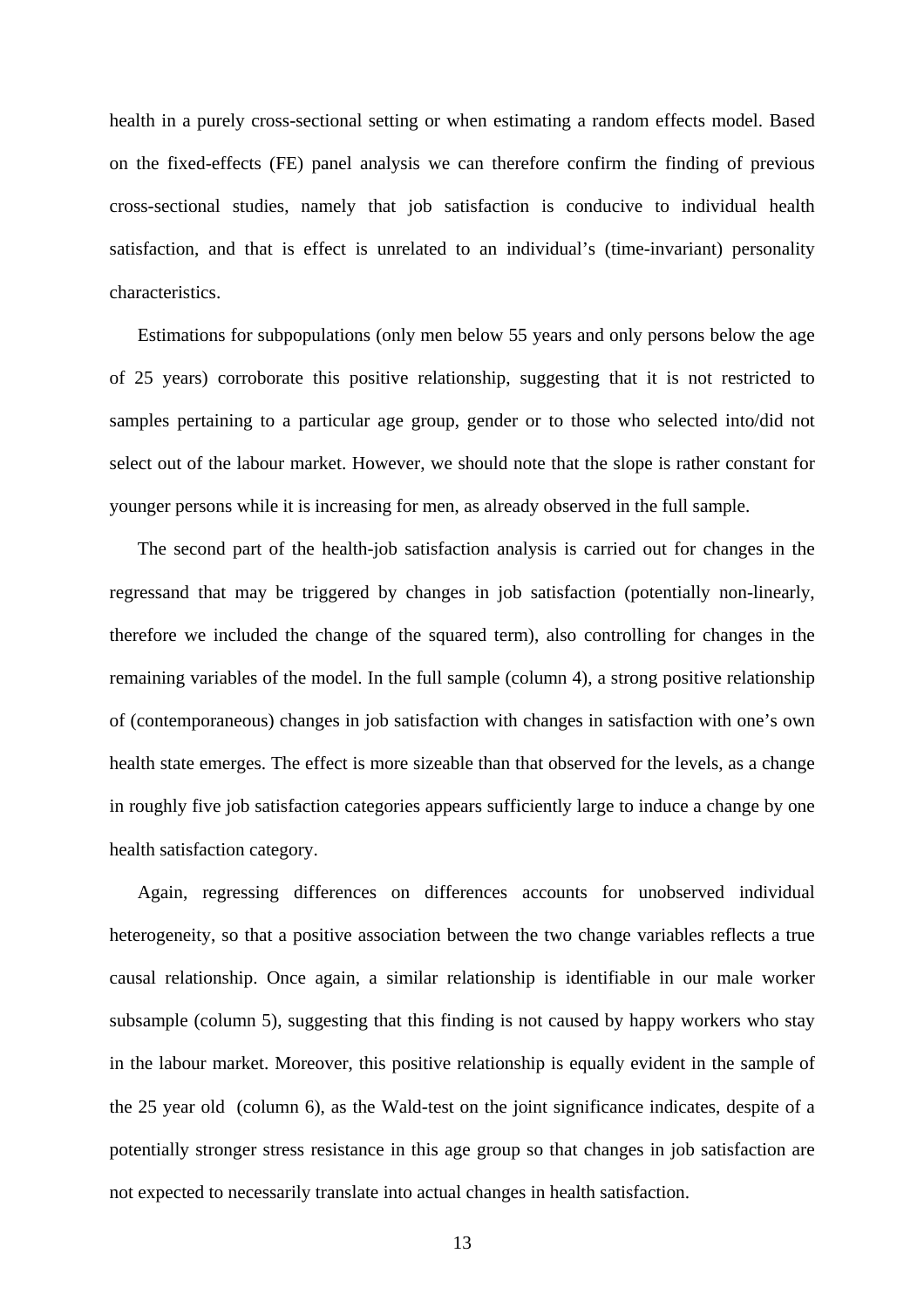Insert Table 1 about here ------------------------------------------------

------------------------------------------------

In Table 2 we employ a widely-used categorical health-state variable for whether respondents consider their own health as 'very good' up to 'bad', on a 5-point scale. In the full sample, we again observe a positive relationship between levels of job satisfaction and degree of self-assessed health state (column 1) – even after controlling for individuals' unobservable time-invariant characteristics. The coefficients suggest that the health returns to job satisfaction are slightly increasing; however, the marginal effect is negligibly small.<sup>15</sup> In support, the estimation for the male sample in column 2 indicates that this positive health effect is independent of older workers' early retirement decision, and also prevails in the younger age groups.

Turning to the results for changes in self-assessed health (Table 2 columns 4 to 6), we find for the full sample that positive changes in job satisfaction trigger positive changes in selfassessed health, again at an increasing rate, but with a quantitatively small total marginal impact. In the male employee and the younger age group samples, we also observe a positive relationship, as the Wald-tests suggest.

To sum up, the results of both Tables 1 and 2 show that there is a strong and robust relationship between job satisfaction and (satisfaction with) one's own health state, both in terms of levels and changes, and both for the full sample and specific population groups that are less subject to selection effects. In the remaining analyses we will therefore omit the

<span id="page-14-0"></span><sup>15</sup> Assuming cardinality, it would require a change in job satisfaction of (theoretically) 34 categories to observe a change in self-assed health state by one category.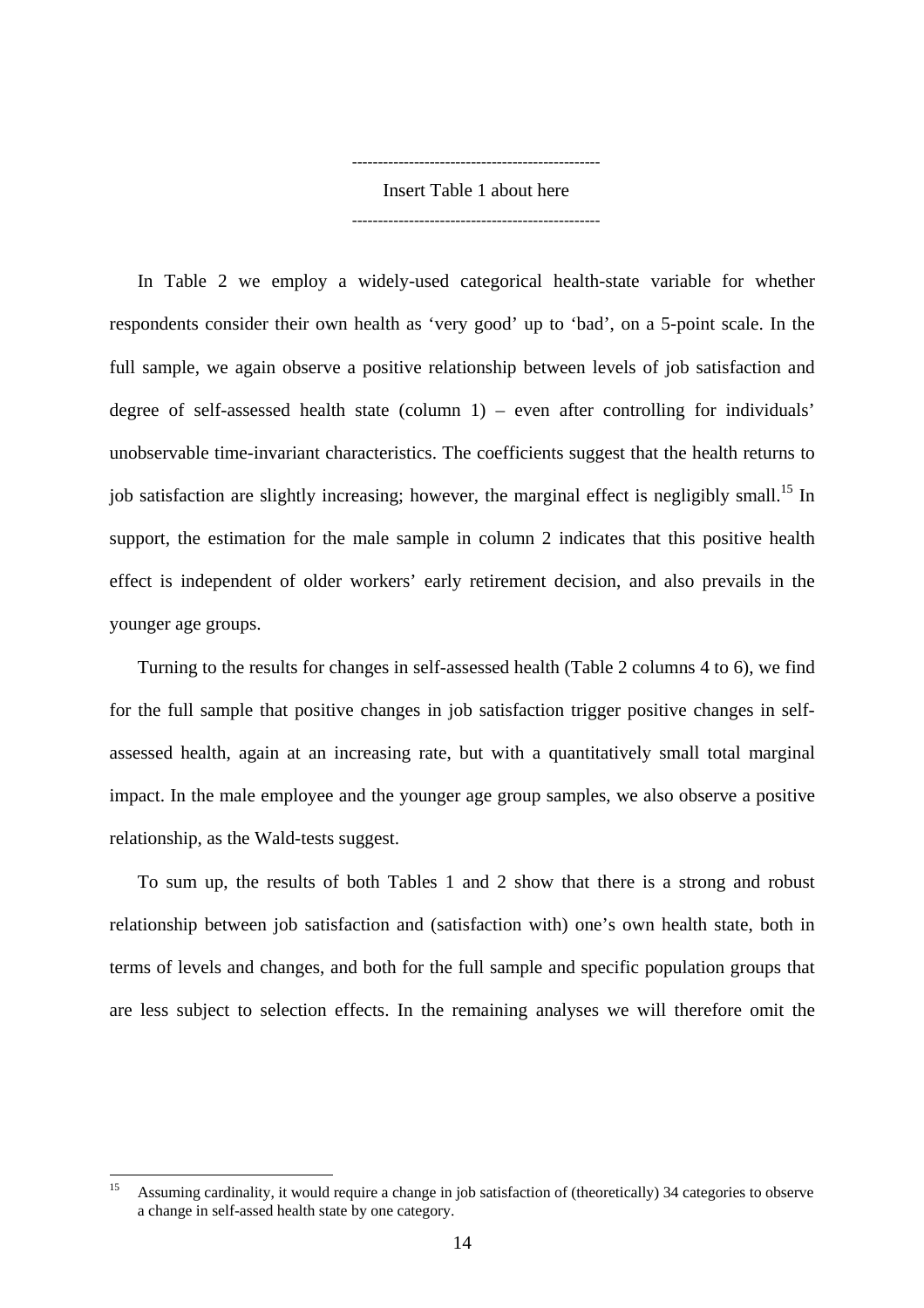analysis for these subsamples as they do not appear to differ significantly in their behaviour from that observed in the full sample.<sup>16</sup>

----------------------------------------------

Insert Tables 2 about here ----------------------------------------------

#### **Contacts with the health care system**

Table 3 presents the coefficients of levels of the job satisfaction variable for frequency and type of contact with the health care system – including doctor visits and overnight stays in hospitals. It also includes measures relating to sick days taken off from work and accidents at the work place.

In general, the results in Table 3 show that job satisfaction leads to less health care facility contacts (hospital stays and doctor visits), reduces the likelihood of work accidents that require medical treatment, and lowers the frequency of sick leave from work (both minor as well as more severe illnesses); as the either independently or jointly significant job satisfaction variables indicate. Among the six different measures tested, only for 'in patient treatment' no relation with job satisfaction exists.

Most of these effects are quantified through the coefficient sizes (except for column 4 in which a conditional fixed effects estimator is reported); for example, to describe the most sizeable ones, a rise in satisfaction with one's work by two categories decreases the number of annual doctor visits by more than 1 time (column 1), and the number of sick days by at least 2 working days (column 5). It is important to note once again that this negative relationship is then not driven by innate personality traits such as optimism that may decrease the probability of seeking professional medical advice in case of an injury or disease compared to not so an

<span id="page-15-0"></span> $16$ The significance of the coefficient of job satisfaction, lagged by one year, is observable for all populations and models (levels and differences) of Tables 1 and 2. An exception pertains to the group of young employees for which past job satisfaction levels exert no impact on present-time self-assessed health state (cf. Table 2 column 3).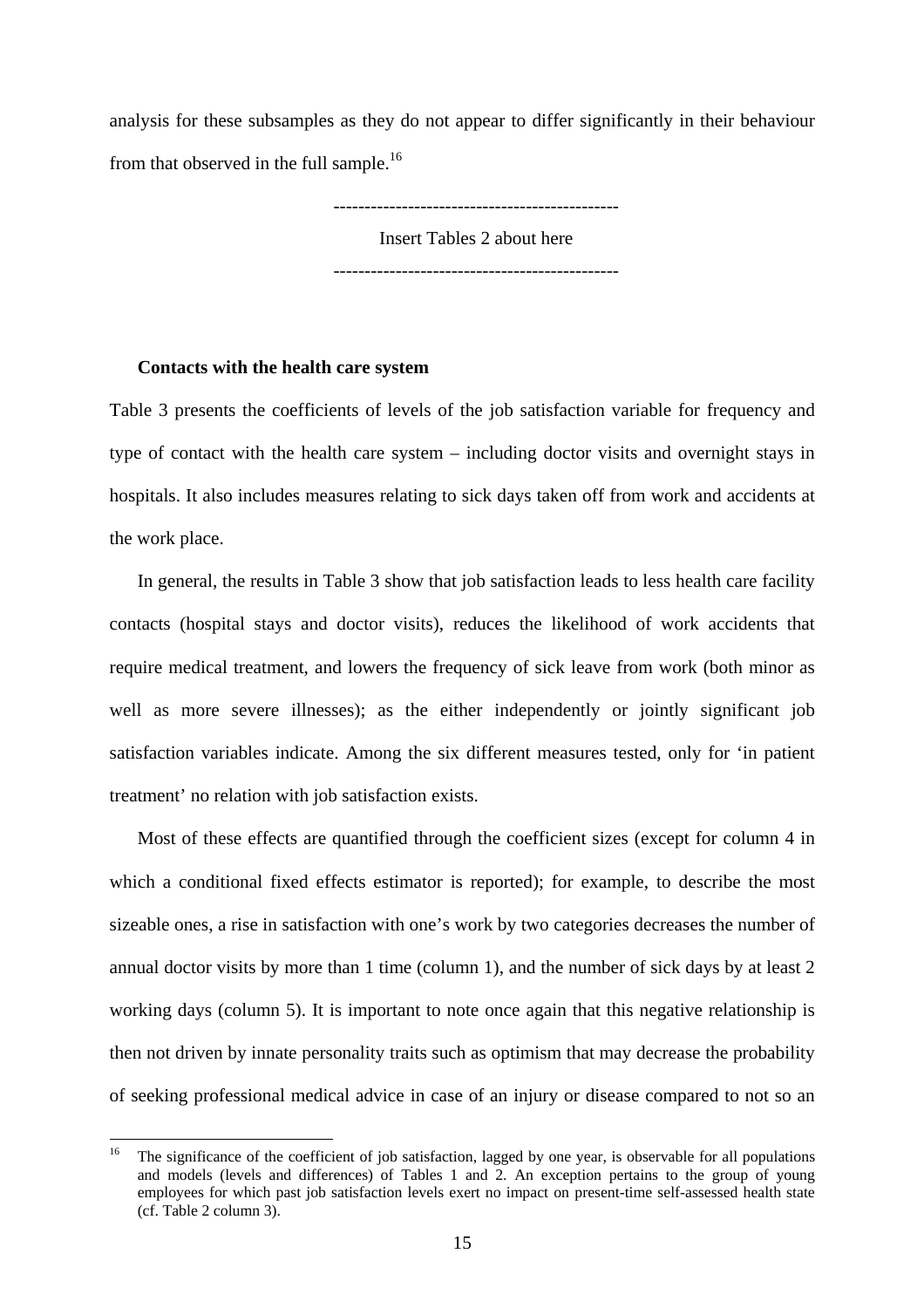optimistic person. Moreover, this approach also controls for the fact that an overly optimistic person may not only underestimate the severity of an illness, but equally may also systematically not be able to recall doctoral visits and number of sick days of the past year. Thus, we can conclude that persons who are more satisfied with their jobs are less severely sick and less vulnerable, independent of their personality traits.<sup>[17](#page-16-0)</sup>

For the identical measures of health we have also investigated the impact of changes in job satisfaction over time. The results in Table 4 show that the relationship is less robust than the one observed for the levels (Table 3). In general, only for changes in the number of annual doctor visits and (shorter and longer lasting) sick leaves (columns 1, 5 and 6) do we observe that changes in job satisfaction do matter. To quantify these effects, a positive change of job satisfaction by one category over time halves the number of annual doctor visits across the two periods, the number of sick leaves from work by more than one entire working day, while the quantitative impact on long-term diseases is only negligible (-0.007 times). For the remaining measures pertaining to *changes* in health service contacts the change in job satisfaction is not significant.<sup>18</sup>

----------------------------------------------

Insert Tables 3 and 4 about here

----------------------------------------------

<span id="page-16-0"></span><sup>17</sup> Moreover, given that most workers do not switch the type of job (e.g. working in an office or having a physically demanding occupation), the observed impact of job satisfaction is also independent of one's timeinvariant job characteristics. For the impact of psycho-social work characteristics and employment grade on short work absences due to 'back pain', see Hemingway et al. (1997). Using job satisfaction lagged by one period, we find workers' satisfaction in the past to lower the present-time number of in patient nights in hospital (at the 1% level) and sick leaves exceeding 6 weeks (at the 5% level), while the remaining measures of health care contacts remain unaffected. This finding might indicate that past job satisfaction impacts the

<span id="page-16-1"></span>development of severe illnesses stronger than present-time job satisfaction.<br><sup>18</sup> Lagging the job satisfaction variable by one period leaves the coefficient in model (1) ('number of annual doctor visits') insignificant, whereas the significance for 'number of days out sick' persists at the 5 percent level (model 5). Moreover, positive changes in job satisfaction from *t-2* to *t-*1 lead to decreases in inpatient nights in hospital between *t-1* and *t* by 0.04, at the 5% level.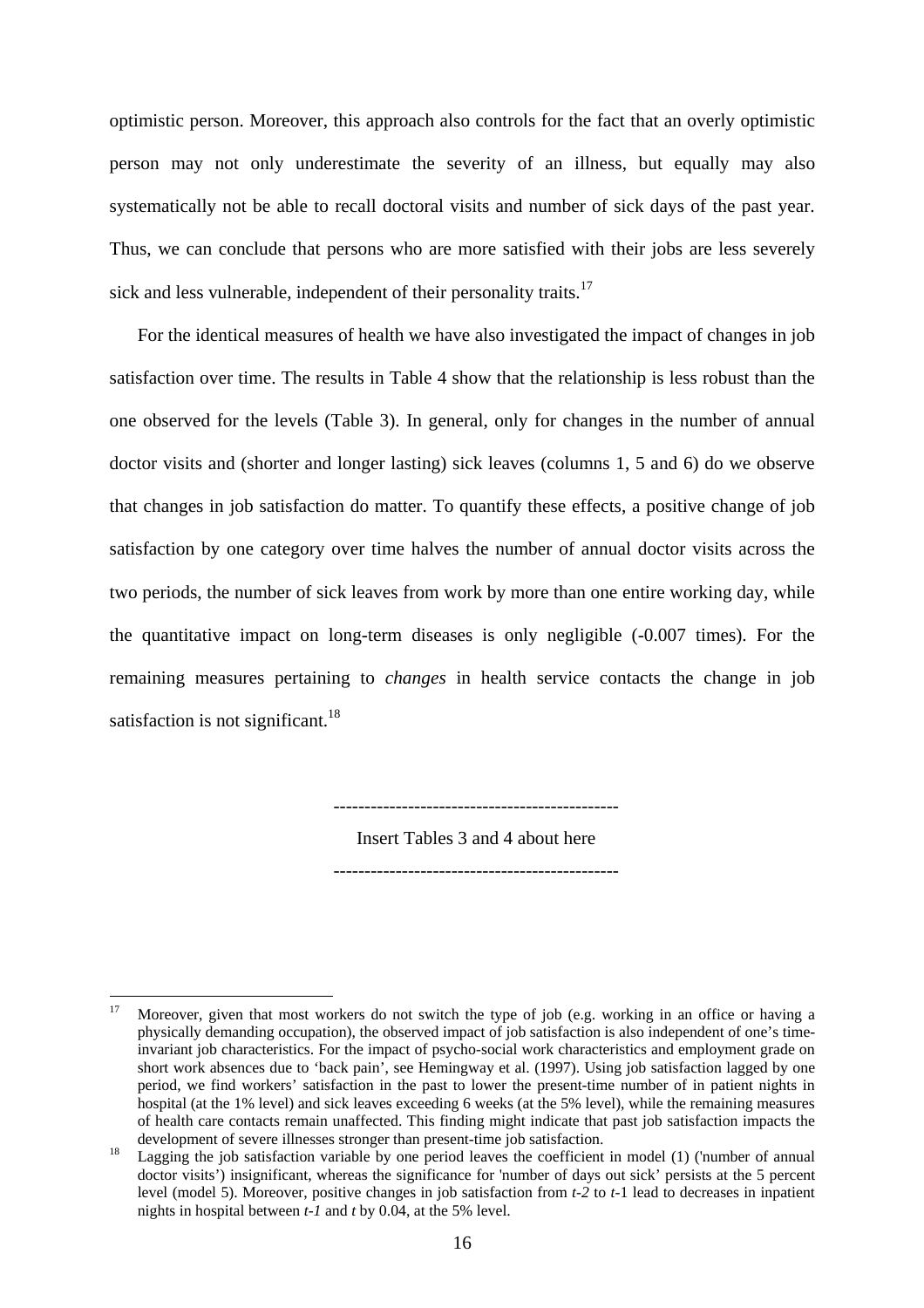#### **Health Impairment (self-assessed)**

Finally, we turn to self-reported measures of daily impairment. Here we face the problem that most types of impairment reported in the GSOEP are so severe that they inhibit participation in the labour market. This applies to difficulties with daily activities such as dressing oneself alone or getting out of bed. As a result, there are too few observations (about  $40 - 70$  in the whole panel of active labor market participants) to robustly estimate the relationship between job satisfaction and such measures of health impairment.

An exception applies to the variable 'having troubles with climbing stairs'; about 5000 workers report that they experience such problems, which makes it suitable for our analysis. Unfortunately, however, this question has only been posed in the two most recent waves, namely in 2002 and 2004.<sup>19</sup> For this reason, analysing *levels* with a fixed effects model is econometrically problematic as the calculation of the variance-covariance matrix could be affected (as deviations from the average over time are analysed). On the other hand, a random effects estimation might yield biased coefficients due to unobserved individual heterogeneity, as discussed in the model section. However, as this health outcome is reported in two waves, the method of first differencing (see equation (3)) can be applied, which, in this specific case, results in estimating a cross section[.20](#page-17-1) 

Table 5 reports the results of this analysis. For simplicity, we have assumed that (the difference in) health state with respect to having problems climbing stairs is linear in (a change in) job satisfaction. Column 1 gives the outcomes for a logit random effects panel model in which health state (as level) is the dependent variable. The estimate suggests that persons who are more satisfied with their work are 26 percentage points less likely to experience the health problem of having difficulties with climbing the stairs (significant at the

<span id="page-17-0"></span><sup>19</sup> <sup>19</sup> The alternatively suitable measures 'health limits kneeling' and 'health limits vigorous activities' have not been collected between 1992 and 2005.<br><sup>20</sup> As the age difference is identical across individuals (+ 2 years) it drops automatically out of the regression.

<span id="page-17-1"></span>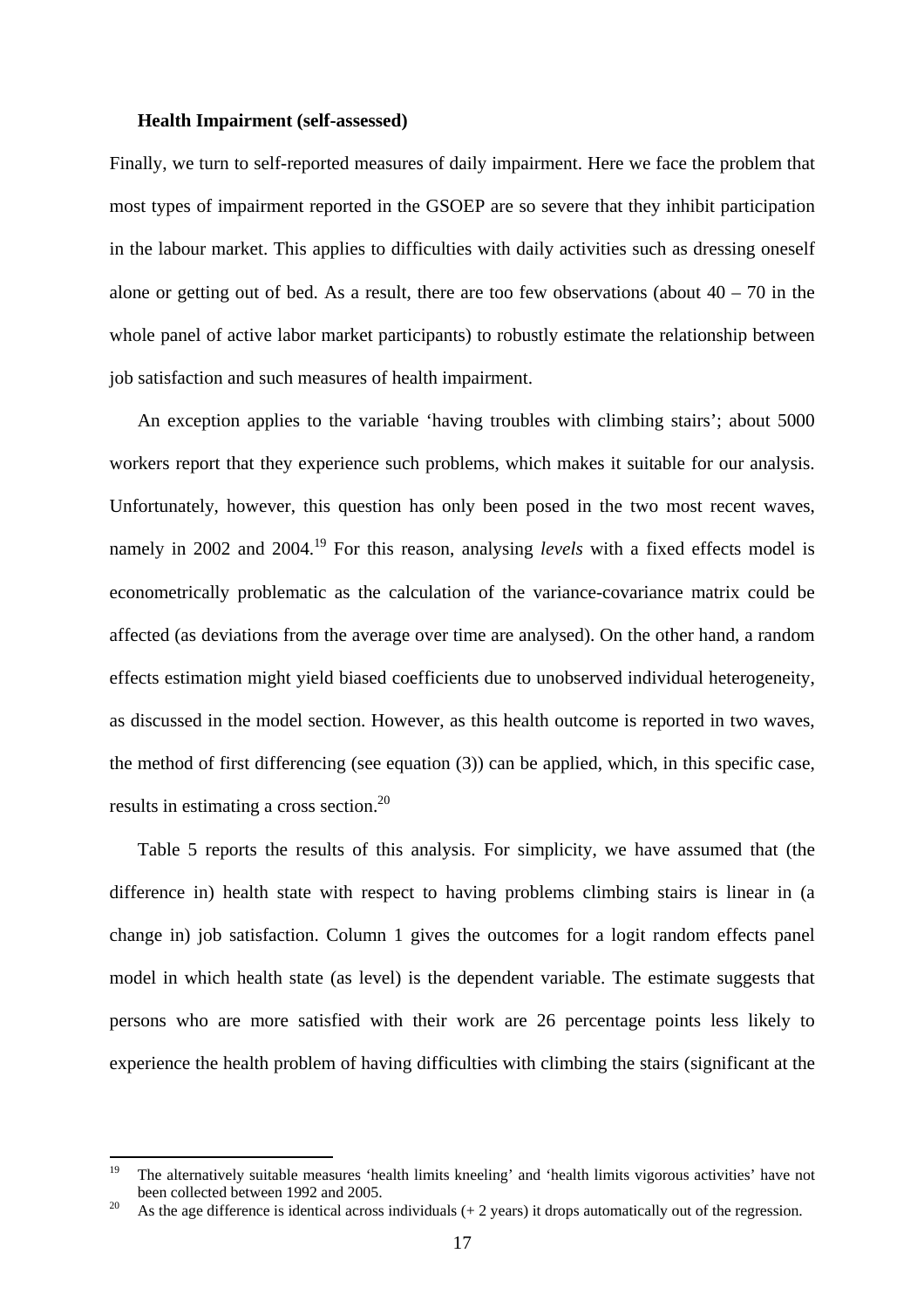0.1% level). However, as said before, without the inclusion of individual fixed effects this sizeable correlation may be spurious.

The result of the first difference model is reported in column (2). Given that the underlying measure of health is dichotomous with value '1' indicating that the respondent suffers from problems with climbing stairs, the difference can take on the values '-1', '0', and '1'. While '0' indicates that the health state has not changed between periods 2002 and 2004, '1' reflects a worsening (moving from 'no problems  $= 0$ ' to 'having difficulties  $= 1$ ', while '-1' denotes an improvement. In our sample of 7500 persons recorded in both waves, about 6000 experienced no change in their health state between *t-2* and *t*, about 640 an improvement and about 850 a worsening. Given the cross-sectional nature of our data, the model is estimated with a multinomial logit.

The results show that a change in job satisfaction between 2002 and 2004 does not induce an improvement of the respondent's health state (column 2), compared to the reference group of those who experienced no change in their health (difference  $= 0$ ). In contrast, for the outcome (1) the negative sign of the significant coefficient on the difference in job satisfaction suggests that improving workers satisfaction over time decreases the probability of health state deterioration during the same period, by roughly 1 percentage point for an increase in job satisfaction by one category. In contrast, the analysis of the identical model for those workers aged 25 or younger (about 400 observations) suggests that an increase in job satisfaction over time does not affect the ability to climb stairs, a finding not unexpected for this particular age group.<sup>21</sup> In other words, job satisfaction appears to protect particularly middle-aged and older workers against developing health problems of having difficulties with climbing stairs, but seems less likely to support healing processes.

<span id="page-18-0"></span><sup>21</sup> <sup>21</sup> Assuming non-linearity in job satisfaction does not alter our findings. Estimation results are available upon request. Lagging the job satisfaction variable by one period showed the identical impact for the random effects model (at the 1% level), but no effect on changes in problems with climbing stairs.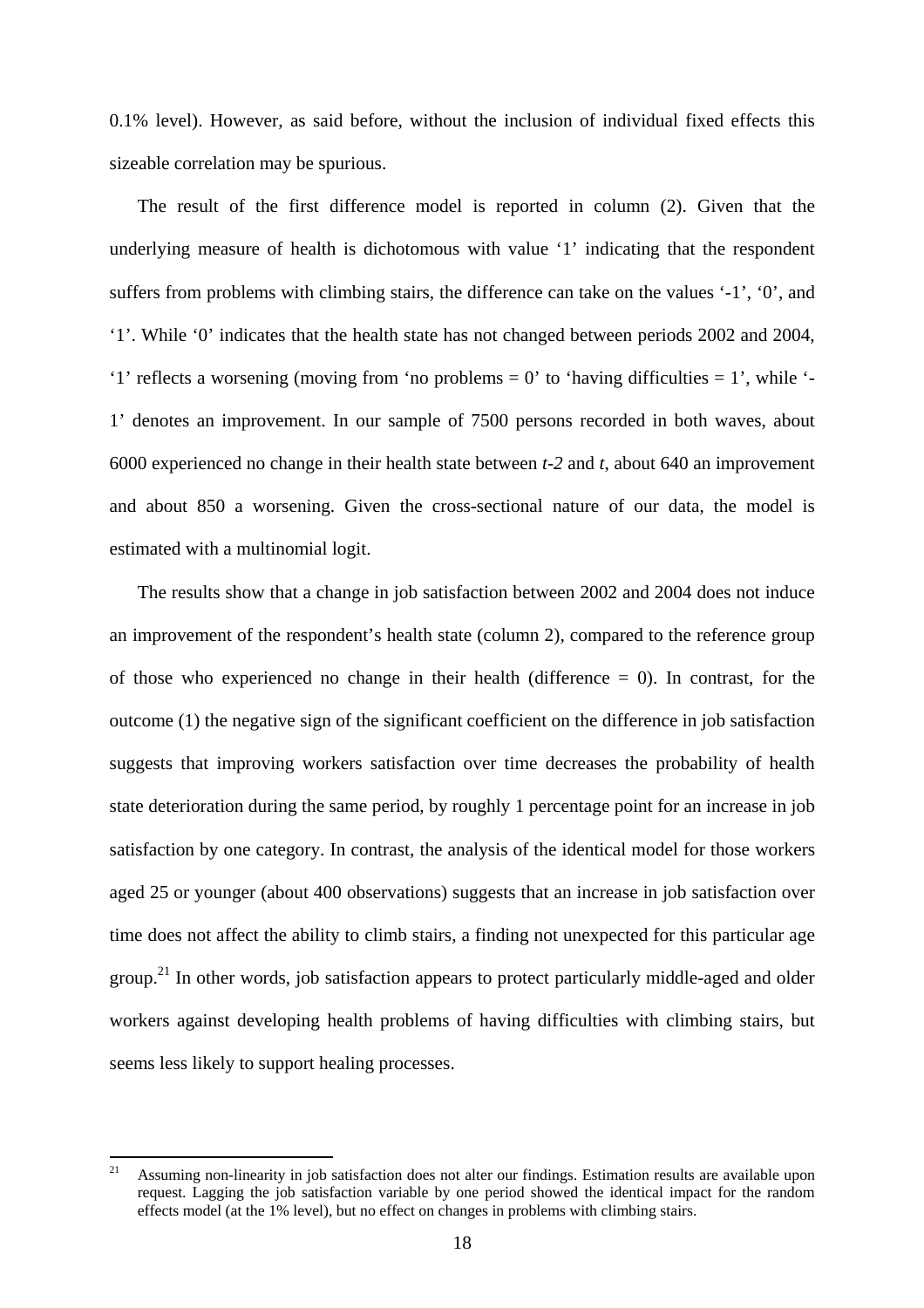------------------------------------- Insert Table 5 about here

-------------------------------------

#### **Objective measures of health**

With regards to objective health measures, the GSOEP contains information on an individual's disability status and body weight and height. In general, objective measures have the advantage that they are less subject to recall errors that could be caused by an individual's character. The measures relating to 'being disabled' are available for almost all waves in our panel and have the advantage that the degree of disability, measured in percentage points, is, at least in Germany, officially defined and assessed by external administrators. As there are financial and social advantages from being recognized as 'disabled', there is a strong economic incentive to report even minor disabilities, also for 'optimistic' persons. In Germany, disabilities may include not only physical impairment, but also mental diseases. Information on body weight and (mostly time-invariant) height constitute the main components for the BMI (Body Mass Index), which are available for the years 2002 and 2004 only. For this reason, only the first differencing estimation strategy can be applied as argued in the preceding section.

The results are reported in Table 6. Controlling for unobservable personal characteristics through inclusion of individual fixed effects, a lower level of job satisfaction appears significantly negatively related with the probability of being severely disabled (column 1). In other words, individuals who are more satisfied with their work are less likely to be an officially recognized disabled person – by 1.2 percentage points.<sup>22</sup> In addition, higher levels of job satisfaction are also negatively associated with the degree of disability, ranging from zero (not disabled) to 100% (fully disabled), albeit with a small marginal effect as indicated by the

<span id="page-19-0"></span><sup>22</sup> 22 Marginal effect is calculated based on a logit fixed effects estimation without clustering by individuals.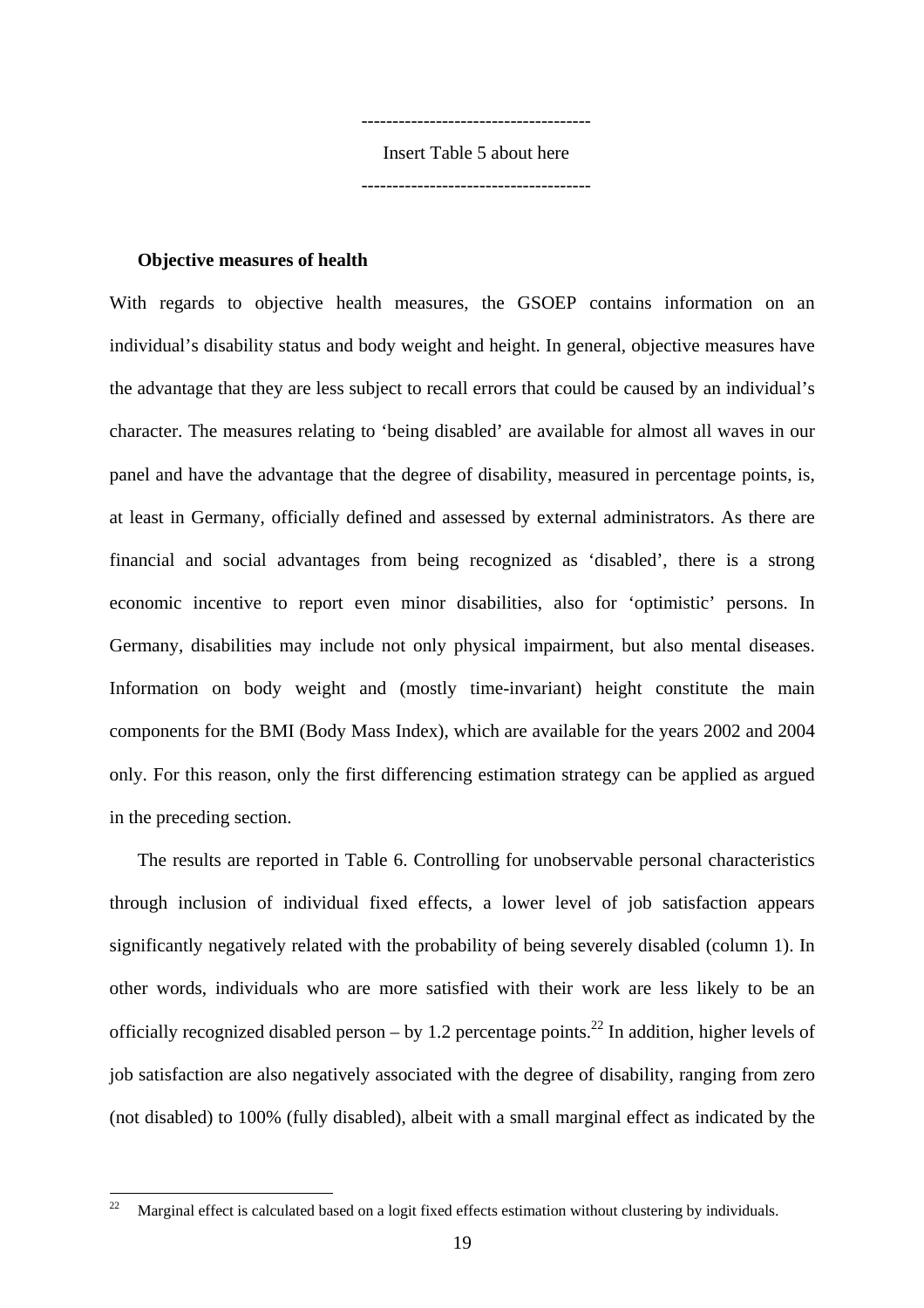size of the coefficient.<sup>23</sup> Thus, we observe a positive relationship between job satisfaction and physical or mental health that is not driven by personality traits such as negative or positive affectivity.[24](#page-20-1) 

Turning to the estimation with the difference in dichotomously measured disability status between period *t* and the preceding period *t-1* as the dependent variable, we observe no significant impact of a change in job satisfaction over time with a change in health (column  $3$ ).<sup>25</sup> In contrast, employing the change in the continuously coded degree in disability (column 4), we find that an improvement in job satisfaction exerts a contemporaneous, beneficial, health improving influence; an improvement by one category over time is associated with a lower degree of 0.12 percentage points of disability.<sup>26</sup>

However, estimating the same model for the subpopulations of workers younger than 25 and male workers younger than 55 renders the coefficients on the change in job satisfaction independently and jointly insignificant. In contrast, the disability-reducing effect of the level of job satisfaction is also observable in the male worker group below early retirement age of 55 (while no significance can be detected in the young workers' sample). Further analysis indicates that the effect of the change in the total population is driven by female workers and those male workers who are older than 55 years, who are both more likely to leave the labour force in case their health state does not improve or worsens. Thus, although *levels* of job satisfaction and degree of disability appear robustly related, no such statement can be made for *changes* therein.

Finally, we also analyzed changes in weight and BMI using the difference model (equation (3)). Table 7 column 1 reports the results for changes in body weight (measured in

<span id="page-20-0"></span><sup>23</sup> <sup>23</sup> An increase of job satisfaction by one category out of available ten would decrease the degree of disability

<span id="page-20-1"></span>by 0.2 percentage point.<br><sup>24</sup> The health improving effect on the probability of being disabled remains when job satisfaction is lagged by<br>3<sup>24</sup> one period (at the 5% level), while the degree of disability appears now only

<span id="page-20-3"></span><span id="page-20-2"></span>

<sup>25&</sup>lt;br>Assuming a non-linear functional form does not alter the main finding.<br><sup>26</sup> The health improving effect for changes in being disabled or the degree of disability appears unrelated to changes in job satisfaction when lagged by one period.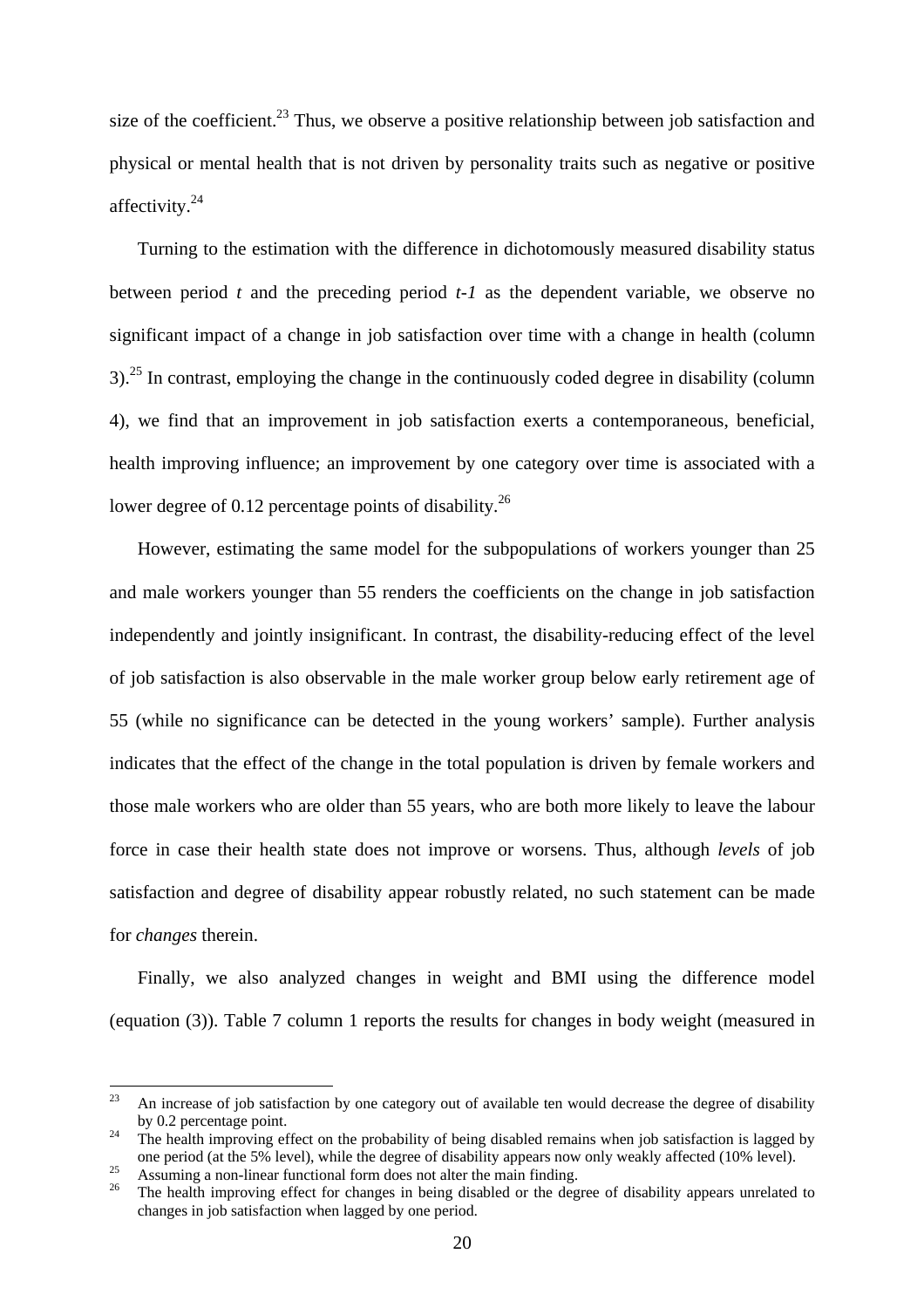kilograms) and column (2) those for changes in BMI (calculated as height divided by squared body weight). In both cases, the change in job satisfaction does not appear to exert any decisive impact on changes in any of these two objective measures of physical health.  $27$ 

However, the results for the BMI are sensitive to using a different definition of deviations from the normal body mass. More specifically, constructing two categorical measures of 'having normal weight' and 'having abnormal weight' (BMI2 and BMI3) based on the cardinal BMI variable and calculating the differences, yields a different picture. In the first case (change in BMI2), reported in columns 3 and 4, the outcome (-1) indicates that body weight has been reduced, while outcome (1) reflects the case in which the respondent's weight has substantially increased. The coefficient estimates and their marginal effects (based on multinomial logit) in column (3) show that a positive change by one category in job satisfaction significantly lowers the probability of a weight loss by almost 0.3 percentage points (at the 1% level), while the probability of a weight gain is not affected. This result is difficult to interpret, as a decrease in weight occurs both in case when an overweight person looses weight  $(0 - 1 = -1)$  as well as in case when a person develops an underweight problem  $(-1 - 0 = -1)$ . Thus, it is not clear whether job satisfaction prevents employees from developing dangerous underweight or prevents workers from undertaking a health-improving diet.<sup>28</sup>

We therefore also analyzed the impact of changes in job satisfaction on a change in BMI (measured by BMI3) where the outcome (0) indicates that the respondent always had normal weight in the two observational periods,  $(-1)$  that she returned from having a weight problem (in either direction) to normal weight again, and (1) that she developed an abnormal weight between periods 2004 and 2002. The regression results in columns (5) and (6) imply that positive changes in job satisfaction lower the probability of returning to normal weight

<span id="page-21-0"></span><sup>&</sup>lt;sup>27</sup> These results are independent of the assumed functional form of job satisfaction or lagging it by one year.<br><sup>28</sup> It has been argued that this result might reflect that changes in mood and weight losses are both trigg

<span id="page-21-1"></span>the unobservable 'cancer risk' or, more specifically, symptoms of early stages of cancer development. In response, the estimation strategy implicitly controls also for , genetic disposition' to develop any disease, and the ,job satisfaction' question attempts to capture long-term effects that are not driven by mood or moodiness.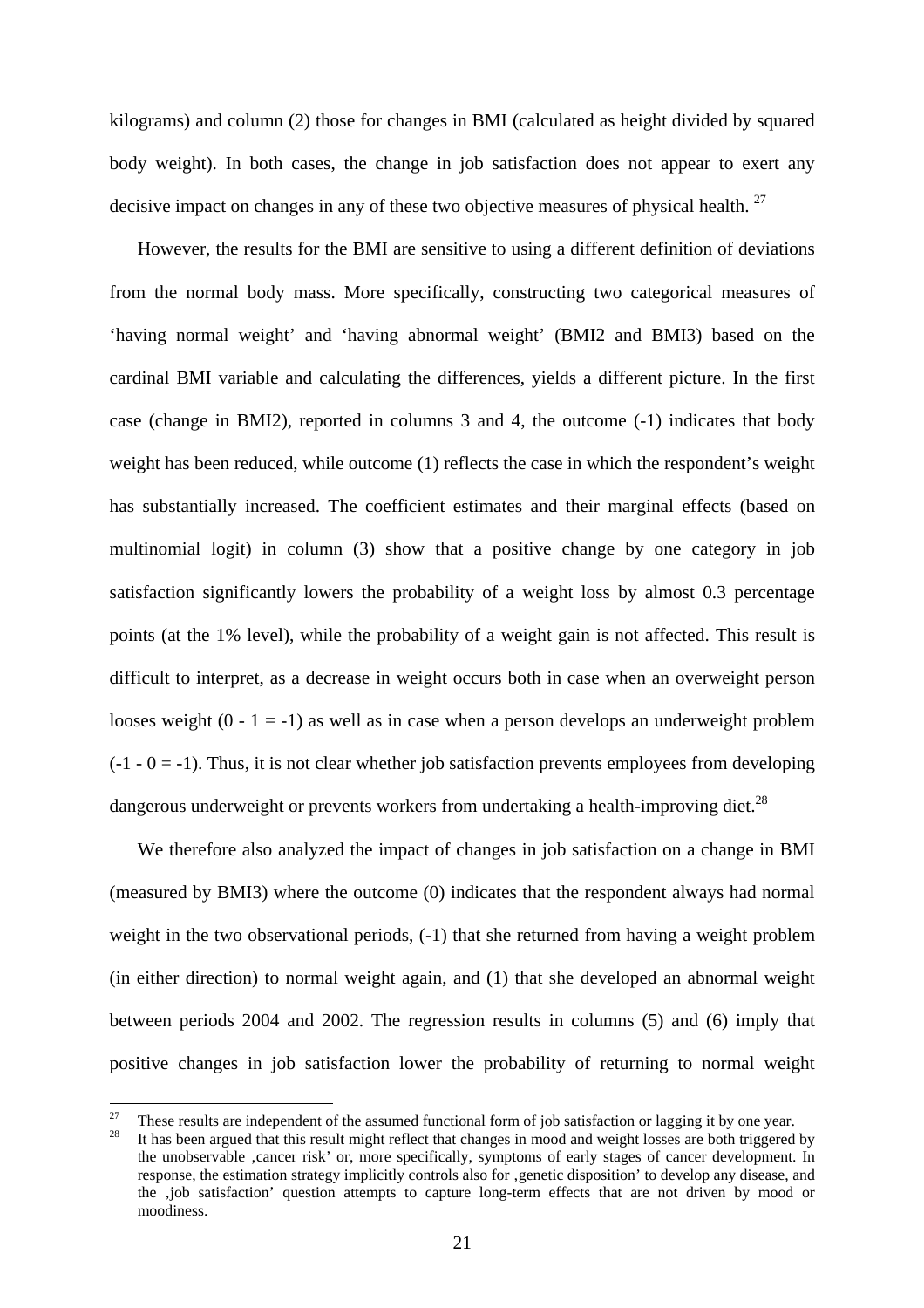(outcome (-1)) again by 0.03 percentage points, as the marginal effects indicate. On the other hand, no significant impact on developing a weight problem is observable.<sup>29</sup> Combining the last two findings for BMI2 and BMI3, it appears that improvements in job satisfaction make adjustments to normal weight through weight losses less likely. In other words, happier but overweight workers do not appear to undertake a (from a health economists' perspective) necessary diet during the same time period, or are less likely to complete such with success.

#### **5. Conclusions**

This paper analyzes the impact of job satisfaction on the health of persons active in the labour market using a national German panel dataset (German Socio-Economic Panel, GSOEP). The initial analysis uses both subjective and objective health measures. In addition, the study also investigates both the effect of levels of and changes in job satisfaction on (changes in) health.

Using data from the 1992 – 2005 waves, we show that self-reported measures of health (such as health status and health satisfaction) are positively influenced by job satisfaction, both for levels as well as changes. Admittedly, even though knowing what effects job satisfaction has on self-reported health is important (Burke et al., 1993), this relationship may be partly driven by personal traits like negative affectivity. If so, this problem would probably be best tackled by using objective measures of health or taking mood factors directly into account. In the model estimated with GSOEP panel data, inclusion of individual fixed effects or differencing them out allows us to control for potentially omitted unobservable personal traits, such as psychic constitution or early childhood experiences. The results show an unambiguously increasing effect of job satisfaction on health. This result corresponds well to

<span id="page-22-0"></span><sup>29</sup> Lagging the job satisfaction variable by one period shows the likelihood of a weight gain to be significantly reduced (BMI2), while no effect is observable for the BMI3 measure. This differing outcome might well reflect the difference between contemporaneous and lagged effects of job satisfaction.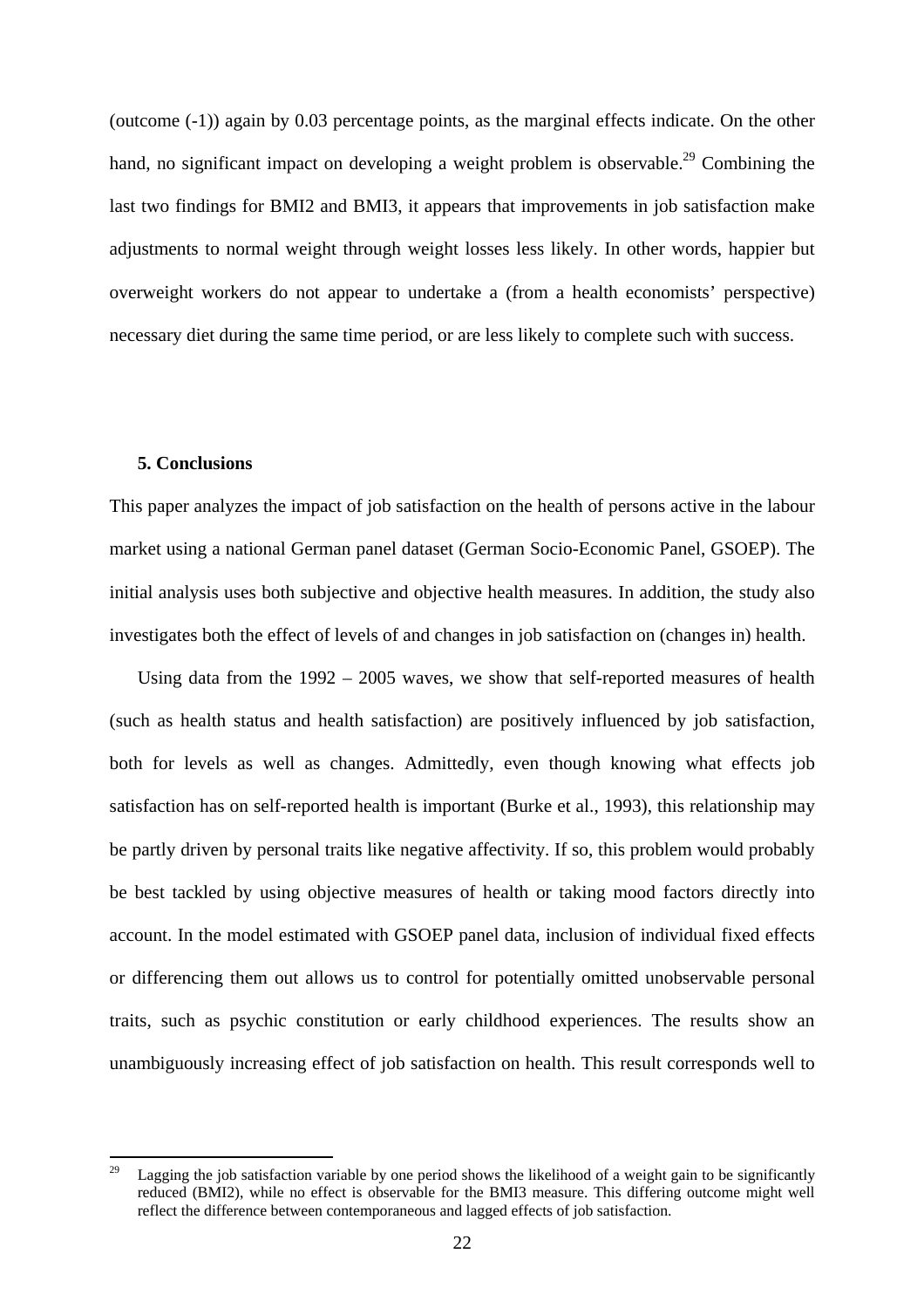the numerous cross-sectional analyses on this topic. In consequence, qualitatively, omitted variable bias in these cross-sectional studies does not appear to be a major problem.

With respect to more specific health problems, job satisfaction decreases the self-reported impediment of the daily activity of climbing stairs and also lowers the likelihood of medical treatment as measured by the self-report number of doctor visits or hospital stays, or sick leaves from work. Most importantly, job satisfaction does not only prevent workers from becoming disabled or from developing more severe forms of disability, but there is also some evidence that improvements in job satisfaction over time exert a 'healing' effect with respect to this more objective health measure. Interestingly, however, increases in job satisfaction reduce the probability of a worker successfully combating a weight problem, potentially through generating disincentives to do so, assuming that the decision to adjust weight is rational and based on a cost-benefit analysis.

By controlling for individual heterogeneity, our results based on subjective health measures offer a more convincing causal relationship between self-reported measures of job satisfaction and employee health than previous cross-sectional studies. In addition, our analysis reveals that this effect of job satisfaction goes beyond the influence on subjective health assessments – the positive relationship also holds with more objective health measures such as contacts with the healthcare system and sick leave from work. Moreover, for selfreported impairment and officially recognized disability status, our results suggest that the health-preserving impact of job satisfaction pertains not only to levels of health but also to changes in health.

Although the approach taken in this paper provides a strong methodological improvement over previous analyses that relied on cross-sections only, it does not correct for endogeneity caused by time-varying factors that are related to health that can only be resolved using an instrumental variable approach. Until this issue of causality is fully resolved, policy recommendations can only be preliminary. However, our results strongly suggest that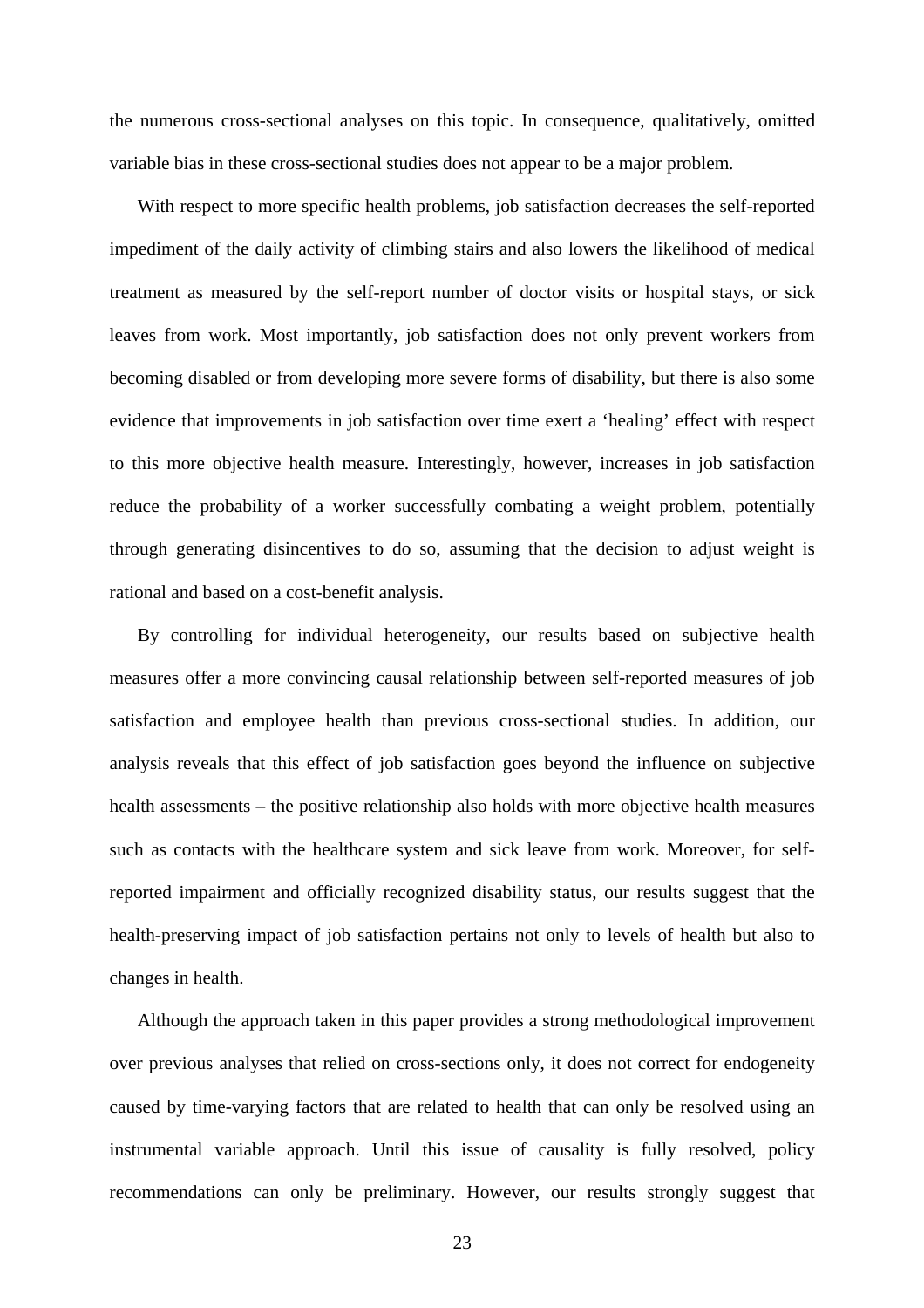anything that is conducive to job satisfaction, for example improvements in working conditions, would be beneficial to health perceptions and accrual health state. Thus, in turn, job satisfaction may impact not only on workers' productivity, but would also come along with large-scale cost savings in the healthcare sector, particularly, as our most sizeable effects suggest, through lesser sick leaves from work and fewer contacts with the healthcare system.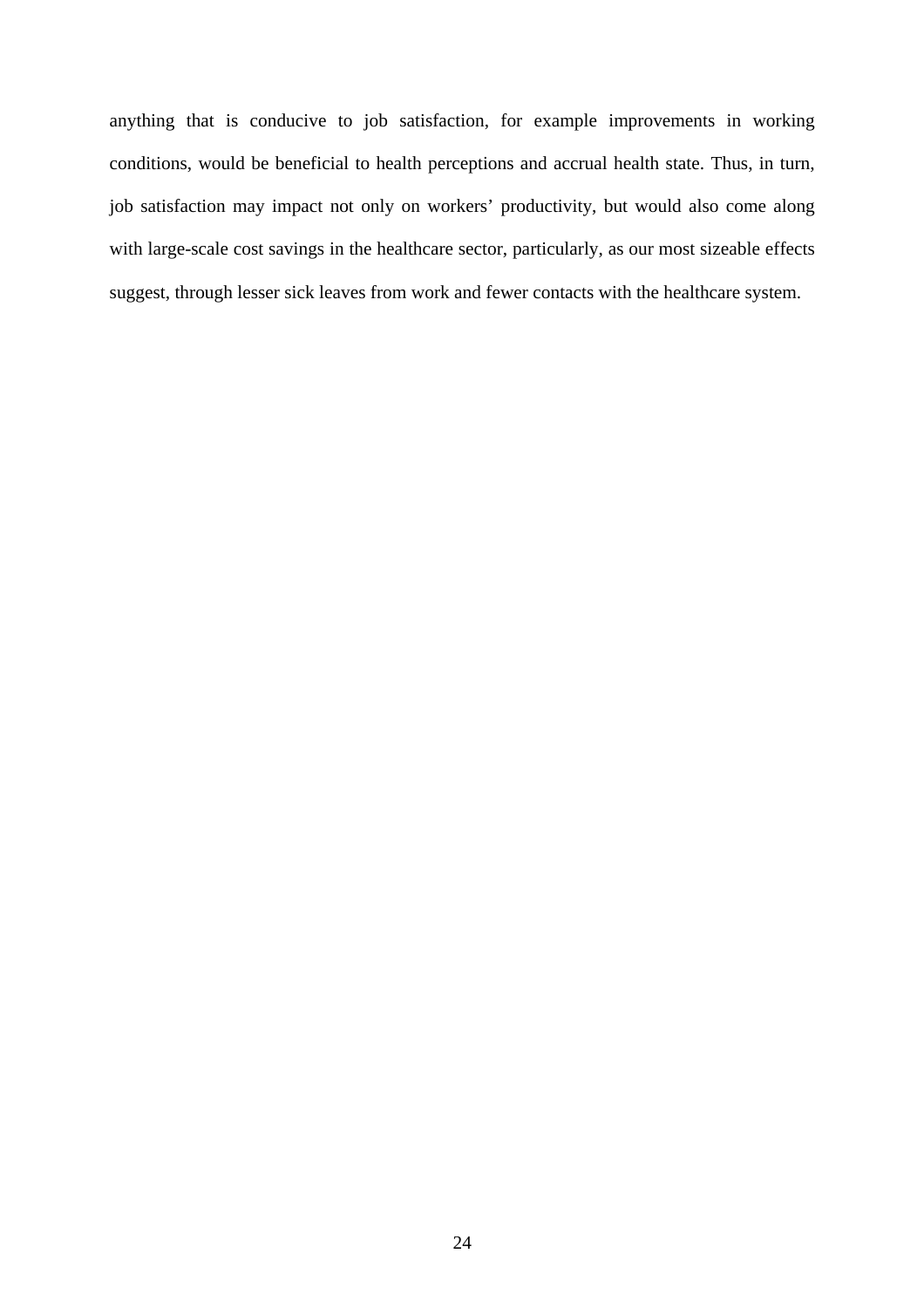#### **References**

- Almada SJ, Zonderman AB, Shekelle RB, Dyer AR, Daviglus ML, Costa PT, Stamler J. Neuroticism and Cynicism and Risk of Death in Middle-Aged Men: The Western Electric Study, *Psychosomatic Medicine* 1991; **53**: 165-175.
- Brebner J, Donaldson J, Kirby N, Ward L. Relationships between personality and happiness. *Personality and Individual Differences* 1995; **19**: 251-258.
- Brief AP, Burke MJ, George JM, Robinson BR, Webster J. Should negative affectivity remain an unmeasured variable in the study of job stress? *Journal of Applied Psychology* 1988; **73**: 193-198.
- Burke MJ, Brief AP, George JM. The role of negative affectivity in understanding relations between self-reports of stressors and strains: a comment on the applied psychology literature. *Journal of Applied Psychology* 1993; **78**: 402-412.
- Cheng H, Furnham A. Attributional Style and Personality as Predictors of Happiness and Mental Health. *Journal of Happiness Studies* 2001; **2**: 207-327.
- Clark AE. What really matters in a job? Hedonic measurement using quit data. *Labour Economics* 2001; **8**: 223-242.
- Clark AE. Job satisfaction and gender: Why are women so happy at work? *Labour Economics* 1997; **4**: 341-372.
- Clark AE, Georgellis Y, Sanfey P. Job satisfaction, wage changes and quits: Evidence from Germany. *Research in Labor Economics* 1998; **17**: 95-121.
- Clark AE, Oswald AJ. Satisfaction and comparison income. *Journal of Public Economics* 1996; **61**: 359-381.
- Clark AE, Oswald AJ, Warr PB. Is job satisfaction U-shaped in age? *Journal of Occupational and Organizational Psychology* 1995; **6**: 57-81.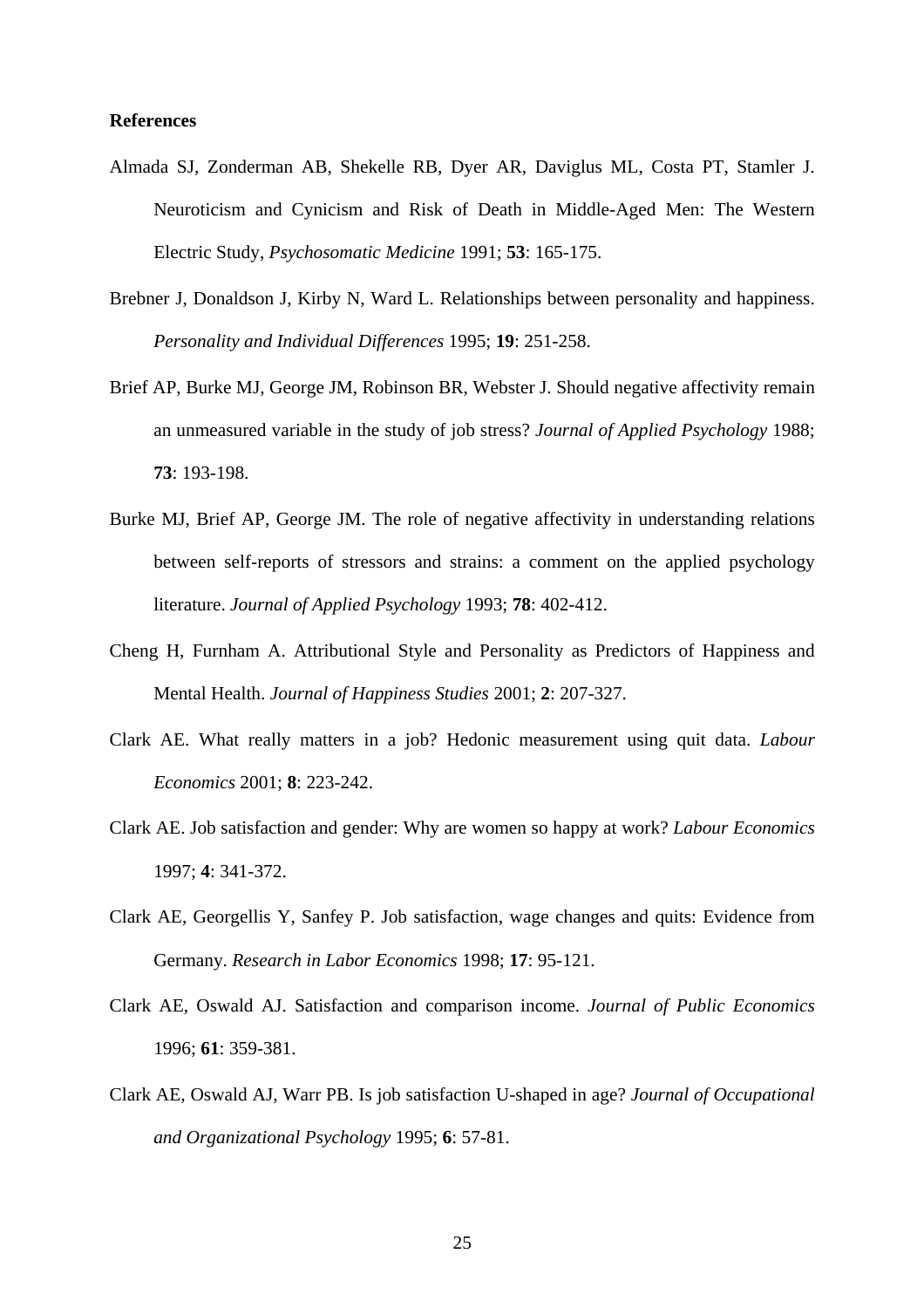- Clarke, KA. The Phantom Menace: Omitted Variable Bias in Econometric Research. *Conflict Management and Peace Science* 2005; **22**: 341–352.
- Costa PT. Influence of the normal personality dimension of neuroticism on chest pain symptoms and coronary artery disease. *American Journal of Cardiology* 1987; **60**: 20J-26J.
- Ferrer-i-Carbonell, A, Frijters, P. How Important is Methodology for the Estimates of the Determinants of Happiness? *The Economic Journal* 2004; **114**: 641-659.
- Fischer, J.A.V. and Sousa-Poza, Alfonso (2007). Personality, job satisfaction and health the mediating influence of affectivity. University of St. Gallen Working Paper 2007-31.
- Faragher BE, Cass M, Cooper CL. The relationship between job satisfaction and health: A meta-analysis. *Occupational and Environmental Medicine* 2005; **62**: 105-112.
- Freeman RB. Job satisfaction as an economic variable. *American Economic Review* 1978; **68**: 135-141.
- Hamermesh DS. The changing distribution of job satisfaction. *Journal of Human Resources* 2001; **36**: 1-30.
- Hemingway, H, Shipley, MJ, Stansfeld, S, Marmot M. Sickness absence from back pain, psychosocial work characteristics and employment grade among office workers. *Scandinavian Journal of Work, Environment & Health* 1997; **23**:121-9.
- Kohler T, Scherbaum N, Richter R, & Bottcher S. The relationship between neuroticism and blood pressure reexamined. *Psychotherapy and Psychosomatics* 1993; **60**: 100-105.
- Lonigan CJ, Carey MP, Finch AJ Jr, Anxiety and depression in children and adolescents: negative affectivity and the utility of self-reports. *Journal of Consulting and Clinical Psycholology* 1994; **62**: 1000-8.
- OECD. Income-Related Inequalities in the Use of Medical Care in 21 OECD Countries. *OECD Health Working Papers* 2004; No. **14**.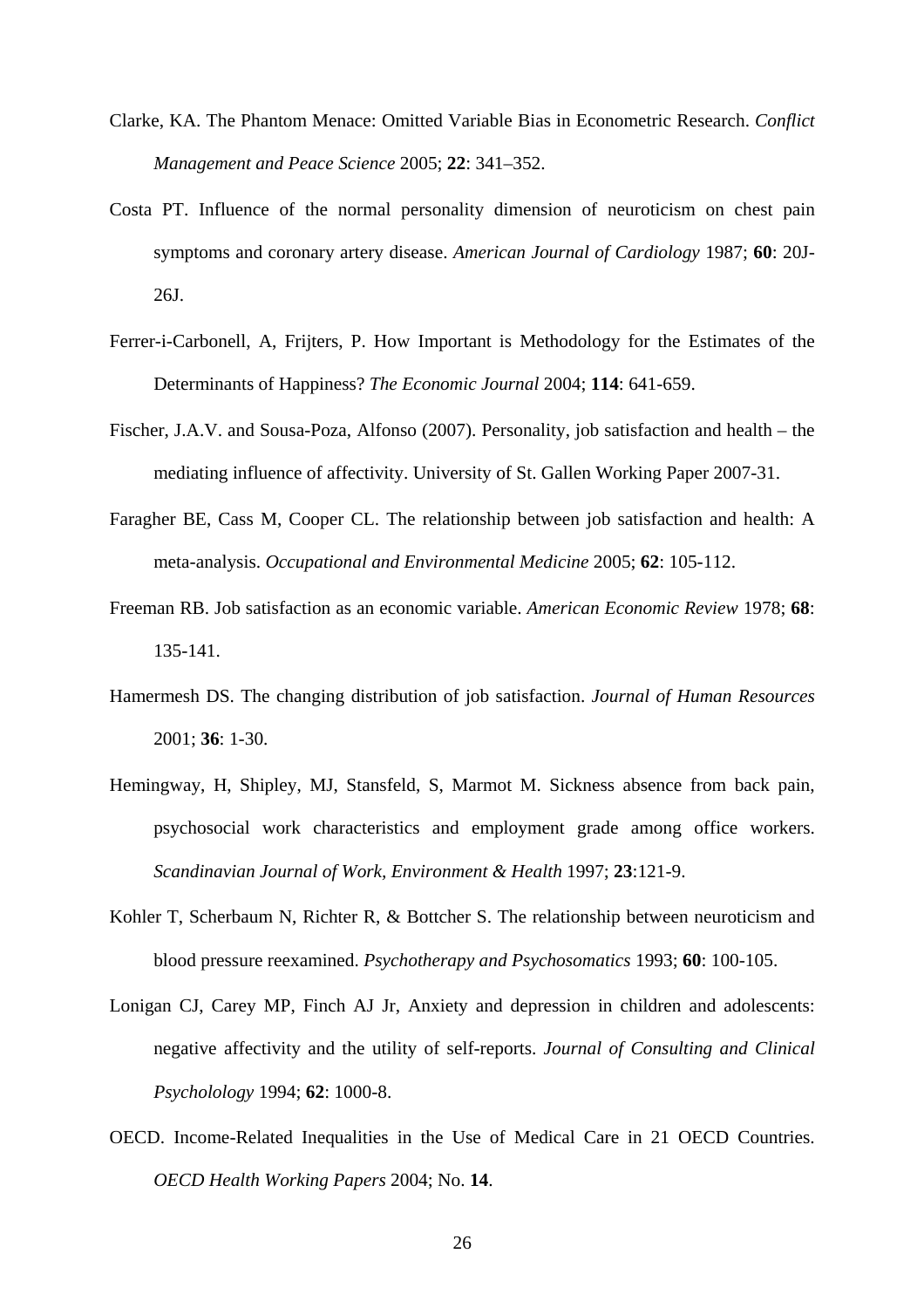- Schmidt, SR. Long-run trends in workers' beliefs about their own job security: Evidence from the General Social Survey. *Journal of Labor Economics* 1999; **17**: S127-S141.
- Sousa-Poza A, Sousa-Poza AA. Gender differences in job satisfaction in Great Britain, 1991- 2000: Permanent or transitory? *Applied Economics Letters* 2003; **10**: 691-694.
- Sousa-Poza A, Sousa-Poza AA. Taking another look at the gender/job-satisfaction paradox. *Kyklos* 2000a; **53**: 135-152.
- Sousa-Poza A, Sousa-Poza AA. Well-being at work: A cross-national analysis of the levels and determinants of job satisfaction. *Journal of Socio-Economics* 2000b; **29**: 517-538.
- Sousa-Poza A, Sousa-Poza AA. The effect of job satisfaction on labor turnover by gender: an analysis for Switzerland. *Journal of Socio-Economics* 2007 (forthcoming).
- Stock, J.H., Watson, M.W. (2006). Heteroskedasticity-Robust Standard Errors for Fixed Effects Panel Data Regression, NBER Technical Working Paper No. 323.
- Stansfeld, SA, Bosma, H, Hemingway, H, Marmot, MG. Psychosocial Work Characteristics and Social Support as Predictors of SF-36 Health Functioning: The Whitehall II Study. *Psychosomatic Medicine* 1998; **60**: 247-255.
- Stansfeld, SA, Fuhrer, R, Head, J, Ferrie, J, Shipley. Work and psychiatric disorder in the Whitehall II Study. *Journal of Psychosomatic Research* 1997; **43**: 73-81.
- Spector PE. *Job Satisfaction: Application, Assessment, Causes, and Consequences*. SAGE Publications: Thousand Oaks, 1997.
- Swinnerton, KA, Wial H. Is job stability declining in the US economy? *Industrial and Labor Relations Review* 1995; **48**: 293-304.
- Tsang MC, Rumberger RW, Levin H M. The impact of surplus schooling on worker productivity. *Industrial Relations* 1991; **30**: 209-228.
- Wagner, G, Burkhauser, RV, and Behringer, F. The English Language Public Use File of the German Socio-Economic Panel Study. *The Journal of Human Resources* 1993, **28**: 429- 433.
- Wanner, E. Preface to the special issue on 'Changes in Job Stability and Job Security'. *Journal of Labor Economics* 1999; **17**: Siii-Siv.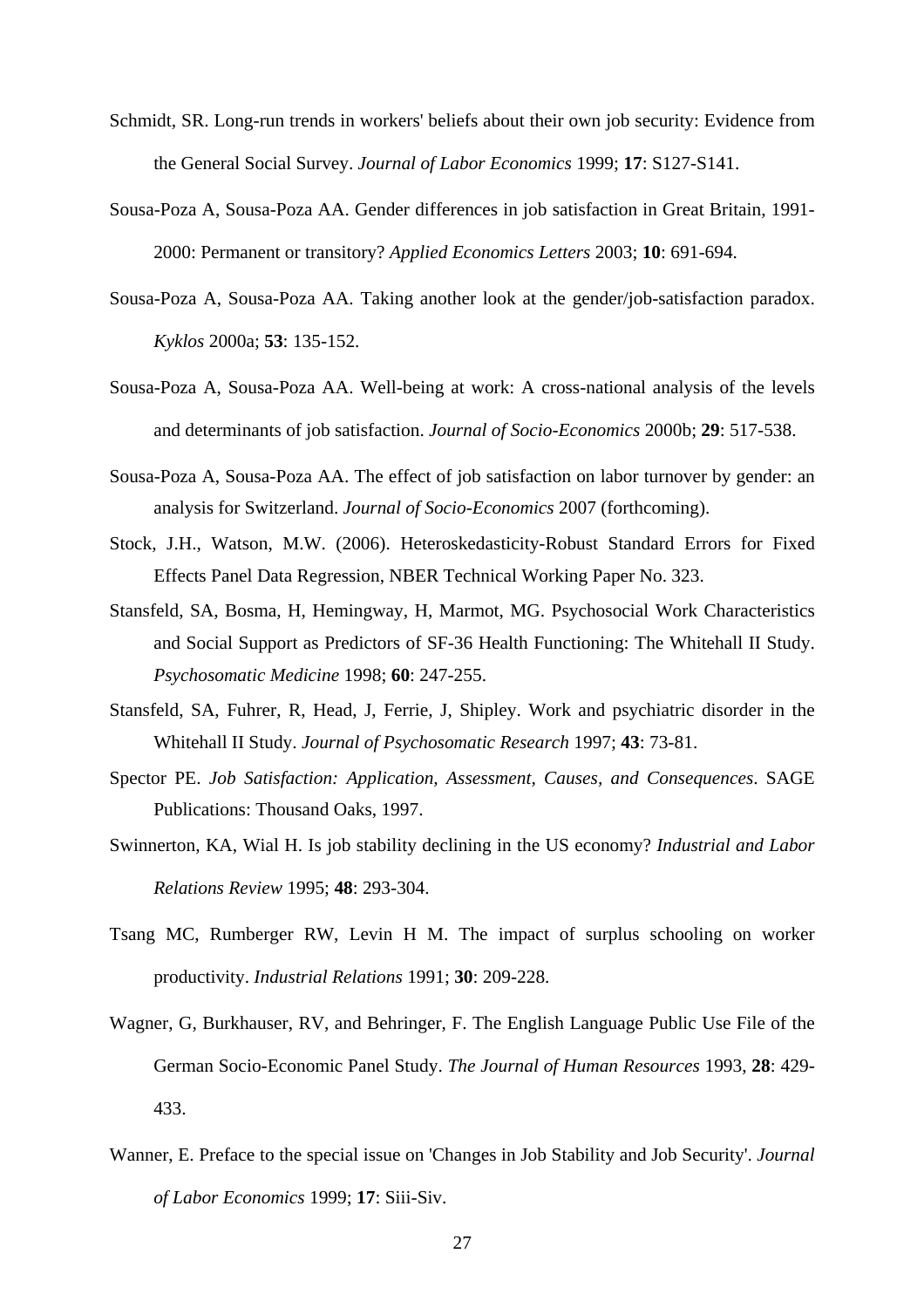- Watson D, Pennebaker, JW. Health complaints, stress, and distress: Exploring the central role of negative affectivity. *Psychological Review* 1998; **96**: 234-254.
- Watson D, Clark LA, Carey G. Positive and negative affect and their relation to anxiety and depressive disorders. *Journal of Abnormal Psychology* 1988; **97**: 346-353.
- Winkelmann R, Zimmermann KF. Is job stability declining in Germany? Evidence from count data models. *Applied Economics* 1998; **30**: 1413-1420.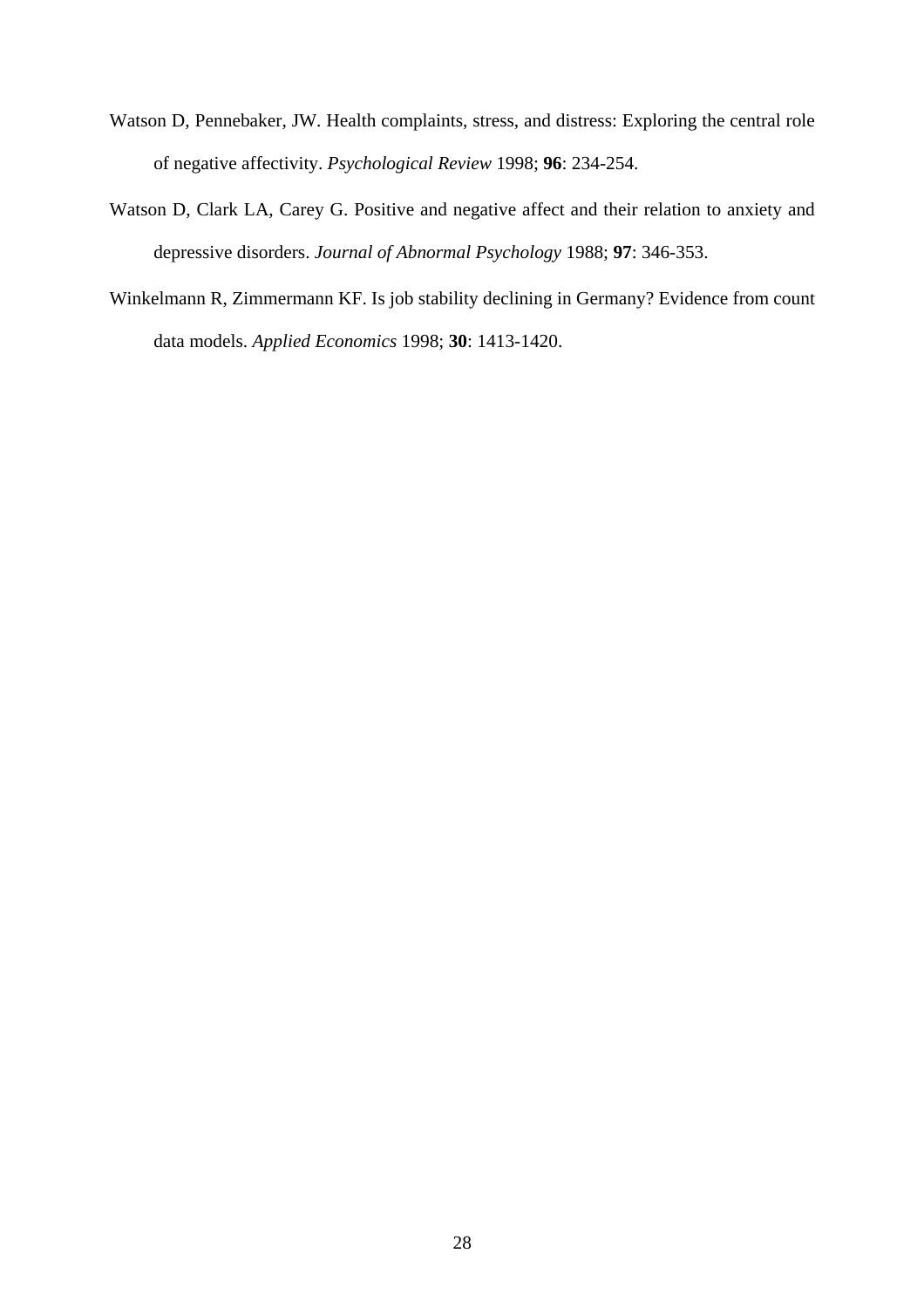# **Appendix**

| <b>Variable</b>                                     | <b>Definition</b>                                                                                                                                                      |
|-----------------------------------------------------|------------------------------------------------------------------------------------------------------------------------------------------------------------------------|
| <b>Health variables</b>                             |                                                                                                                                                                        |
| Satisfaction with health status                     | Satisfaction of respondent with her health, on a categorical scale from 0 (low) to<br>10 (high), categorical variable.                                                 |
| Self-assessed health status                         | Subjective assessment of health status in 5 categories. Ranging from 'bad'<br>(lowest category), 'poor', 'good', 'satisfactory', to 'very good' (highest<br>category). |
| Number of annual doctor<br>visits                   | Continuous variable from 0 to 360 measuring the number of doctor<br>consultations in a year.                                                                           |
| Number of inpatient nights in<br>hospital           | Continuous variable from 0 to 243 measuring the number of inpatient nights in<br>hospital in a year.                                                                   |
| Number of work accidents<br>that required treatment | Dichotomous variable: '1' indicates 'one accident', and '0' 'no accident'.                                                                                             |
| Inpatient treatment                                 | Dichotomous variable: '1' indicates 'yes', and '0' 'no'.                                                                                                               |
| Number of days sick leave                           | Continuous variable from 0 to 366 measuring the number of days the<br>respondent was on sick leave in a year.                                                          |
| Sick leave exceeding 6 weeks                        | Categorical variable measuring absence due to sick leave lasting more than six<br>weeks, with '0' indicating 'no', '1' 'once', and '2' 'several times'.                |
| Troubles climbing stairs                            | Dichotomous variable: '1' indicates 'yes', and '0' 'no'.                                                                                                               |
| Being disabled                                      | Dichotomous variable: '1' indicates 'yes', and '0' 'no'.                                                                                                               |
| Degree of disability                                | Officially recognized degree of disability (physical and/or mental) ranging from<br>$0$ to 100 percent.                                                                |
| Weight                                              | Weight of respondent measured in kilograms, ranging from 37 kg to 185 kg.                                                                                              |
| <b>BMI</b>                                          | BMI is defined as height (in m) divided by weight squared (in kg).                                                                                                     |
| BMI <sub>2</sub>                                    | BMI2 takes on the value of '0' if the BMI indicates a normal weight, '1'<br>overweight (BMI > 30) and '-1' underweight (BMI < $18.5$ ).                                |
| BMI3                                                | BMI3 takes on the value of '1' if the respondent deviates strongly from the<br>normal weight in any direction (based on BMI2), and '0' otherwise.                      |
| <b>Explanatory variables</b>                        |                                                                                                                                                                        |
| Job satisfaction                                    | Satisfaction of respondent with her work, from a scale 0 (low) to 10 (high),<br>categorical variable.                                                                  |
| Age                                                 | Age of respondent, continuous variable between 16 and 60.                                                                                                              |
| Married                                             | Married person, dichotomous variable.                                                                                                                                  |
| Widowed                                             | Widowed person, dichotomous variable.                                                                                                                                  |
| Divorced                                            | Divorced person, dichotomous variable.                                                                                                                                 |
| Separated                                           | Separated person, dichotomous variable.                                                                                                                                |
| Household income (ln)                               | Monthly household net income, continuous variable.                                                                                                                     |

*Table A1: Description of variables*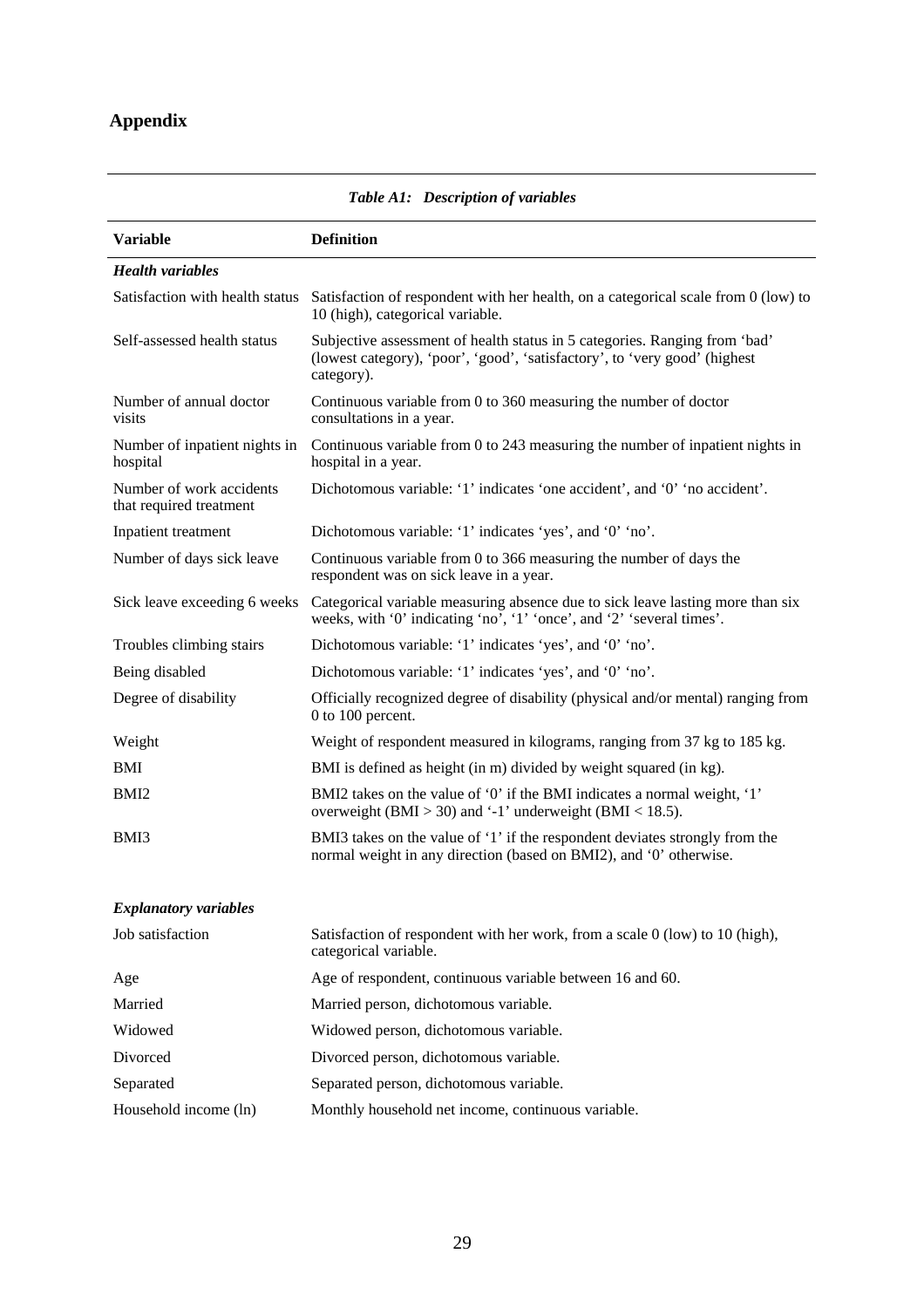| <b>Variable</b>                                                   | Obs.  | Mean    | Std. Dev. | Min.             | Max.         |
|-------------------------------------------------------------------|-------|---------|-----------|------------------|--------------|
| <b>Health variables</b>                                           |       |         |           |                  |              |
| Satisfaction with health status                                   | 75746 | 7.04    | 1.99      | $\Omega$         | 10           |
| Self-assessed health status                                       | 95261 | $-2.39$ | 0.83      | $-5$             | $-1$         |
| Number of annual doctor visits                                    | 95269 | 7.89    | 13.34     | $\theta$         | 360          |
| Number of inpatient nights in hospital                            | 95348 | 0.87    | 5.11      | $\mathbf{0}$     | 243          |
| Number of work accidents that<br>required treatment               | 7764  | 0.26    | 0.44      | $\theta$         | $\mathbf{1}$ |
| Inpatient treatment                                               | 3154  | 0.24    | 0.43      | $\Omega$         | $\mathbf{1}$ |
| Number of days sick leave                                         | 70078 | 8.66    | 21.45     | $\theta$         | 366          |
| Number of sick leave periods<br>exceeding the duration of 6 weeks | 72046 | 0.04    | 0.22      | $\theta$         | 2            |
| Having troubles climbing stairs                                   | 17796 | 0.26    | 0.44      | $\Omega$         | 1            |
| Being disabled                                                    | 5349  | 0.42    | 0.49      | $\Omega$         | 1            |
| Degree of disability                                              | 95284 | 2.22    | 10.79     | $\Omega$         | 100          |
| Respondent's weight                                               | 6791  | 77.01   | 15.56     | 40               | 184          |
| <b>BMI</b>                                                        | 6788  | 25.50   | 4.26      | 15.82            | 64.74        |
| BMI <sub>2</sub>                                                  | 6788  | 0.12    | 0.37      | $-1$             | $\mathbf{1}$ |
| BMI3                                                              | 6788  | 0.15    | 0.36      | $\boldsymbol{0}$ | 1            |
| <b>Explanatory variables</b>                                      |       |         |           |                  |              |
| Job satisfaction                                                  | 75746 | 7.07    | 2.00      | $\theta$         | 10           |
| Job satisfaction squared                                          | 75746 | 53.92   | 25.40     | $\Omega$         | 100          |
| ln(age)                                                           | 75746 | 3.62    | .30       | 2.77             | 4.09         |
| Married                                                           | 75746 | 0.63    | 0.48      | $\Omega$         | 1            |
| Widowed                                                           | 75746 | 0.01    | 0.12      | $\Omega$         | 1            |
| Divorced                                                          | 75746 | 0.07    | 0.25      | $\theta$         | 1            |
| Separated                                                         | 75746 | 0.02    | 0.13      | $\Omega$         | 1            |
| In(household income)                                              | 75746 | 8.28    | 0.49      | 2.303            | 10.82        |
|                                                                   |       |         |           |                  |              |

*Table A2: Descriptive statistics* 

Summary statistics for the explanatory variables are based on observations from the regression sample of the first regression in Table 1. Summary statistics for the dependent variables are based on the regression samples relating to levels. As not all questions were posed in all waves, the number of observations can differ substantially.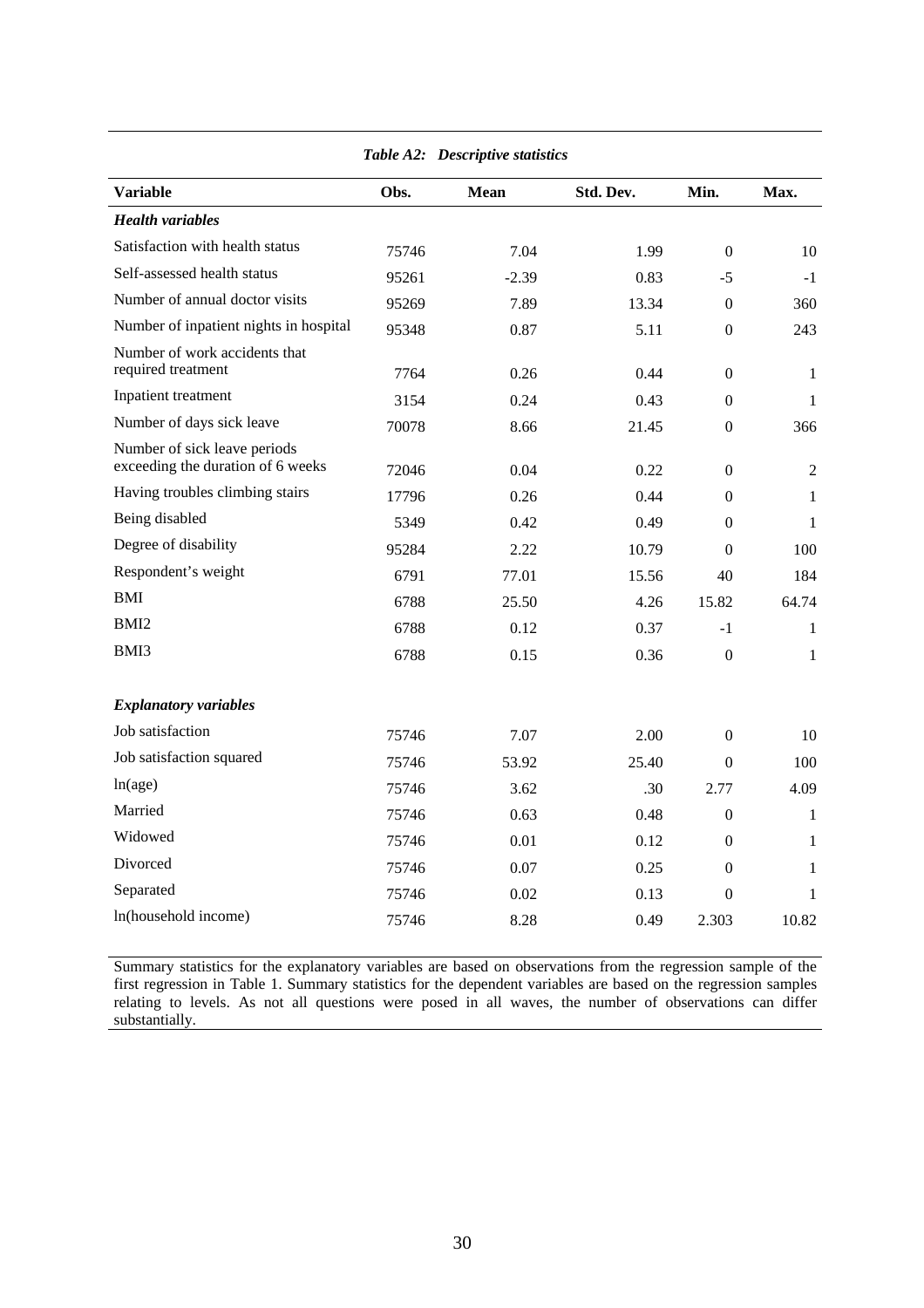### **Tables**

| Table 1: Satisfaction with own health status |             |           |          |             |                |           |  |
|----------------------------------------------|-------------|-----------|----------|-------------|----------------|-----------|--|
|                                              |             | Levels    |          |             |                |           |  |
|                                              | (1)         | (2)       | (3)      | (4)         | Changes<br>(5) | (6)       |  |
|                                              |             | Men below | 25 year  |             | Men below      | 25 year   |  |
|                                              | Full sample | 55        | olds     | Full sample | 55             | olds      |  |
| Satisfaction with work / $\Delta$            | $0.152**$   | $0.154**$ | $0.154*$ | $0.201**$   | $0.183**$      | 0.121     |  |
|                                              | [7.20]      | [5.18]    | [2.56]   | [8.56]      | [5.45]         | [1.83]    |  |
| Job satisfaction squared / $\Delta$          | $0.009**$   | $0.010**$ | 0.007    | $0.005**$   | $0.008**$      | $0.010*$  |  |
|                                              | [5.85]      | [4.58]    | [1.63]   | [3.00]      | [3.05]         | [2.07]    |  |
| $\ln$ (age) / $\Delta$                       | $0.778*$    | 0.365     | $-0.587$ | 2.025**     | 1.558          | $-4.166$  |  |
|                                              | [2.24]      | [0.74]    | [0.18]   | [3.35]      | [1.76]         | [0.98]    |  |
| In (household income)/ $\Delta$              | $-0.007$    | $-0.001$  | 0.073    | 0.015       | 0.046          | 0.086     |  |
|                                              | [0.29]      | [0.02]    | [1.11]   | [0.48]      | [1.11]         | [1.11]    |  |
| Married / $\Delta$                           | $-0.061$    | $-0.006$  | 0.104    | $-0.105$    | $-0.011$       | 0.045     |  |
|                                              | [1.41]      | [0.10]    | [0.72]   | [1.70]      | [0.13]         | [0.26]    |  |
| Widowed/ $\Delta$                            | $-0.178$    | $-0.598$  | ×,       | $-0.430*$   | $-0.971*$      |           |  |
|                                              | [1.24]      | [1.65]    |          | [1.99]      | [2.18]         |           |  |
| Divorced/ $\Delta$                           | $-0.058$    | $-0.054$  | 0.029    | $-0.055$    | 0.014          | $-0.839*$ |  |
|                                              | [0.87]      | [0.60]    | [0.07]   | [0.62]      | [0.12]         | [1.98]    |  |
| Separated/ $\Delta$                          | $-0.014$    | $-0.003$  | $-0.056$ | $-0.03$     | 0.042          | 0.094     |  |
|                                              | [0.19]      | [0.03]    | [0.13]   | [0.32]      | [0.34]         | [0.16]    |  |
| Constant                                     | 2.41        | 4.184*    | 7.332    | $-0.065*$   | $-0.123**$     | 0.354     |  |
|                                              | [1.84]      | [2.35]    | [0.68]   | [2.25]      | [3.09]         | [1.60]    |  |
| Observations                                 | 75746       | 38849     | 9706     | 53740       | 27967          | 5194      |  |
| Number of Persons                            | 17423       | 8763      | 3882     | 13252       | 6779           | 2297      |  |
| F-statistics / Wald-statistics               | 217.258     | 129.092   | 22.215   | 2182.548    | 1270.471       | 244.236   |  |
| (p-value)                                    | 0.00        | 0.00      | 0.00     | 0.00        | 0.00           | 0.00      |  |
| F-test / Wald-test on joint sign.            |             |           |          |             |                |           |  |
| of job satisfaction variables                | 1483.85     | 865.47    | 161.66   | 2182.548    | 1270.471       | 244.236   |  |
| (p-value)                                    | 0.00        | 0.00      | 0.00     | 0.00        | 0.00           | 0.00      |  |
| Satisfaction variable significant            |             |           |          |             |                |           |  |
| in parsimonious model                        | Yes         | Yes       | Yes      | Yes         | Yes            | Yes       |  |

Notes: Dependent variable: satisfaction with own health ranked on a scale from 0 (low) to 10 (high).

FGLS estimation with fixed effects and clustering at the individual level. Robust t-statistics in brackets.

\* significant at 5%; \*\* significant at 1%, Coefficients on year fixed effects are not reported.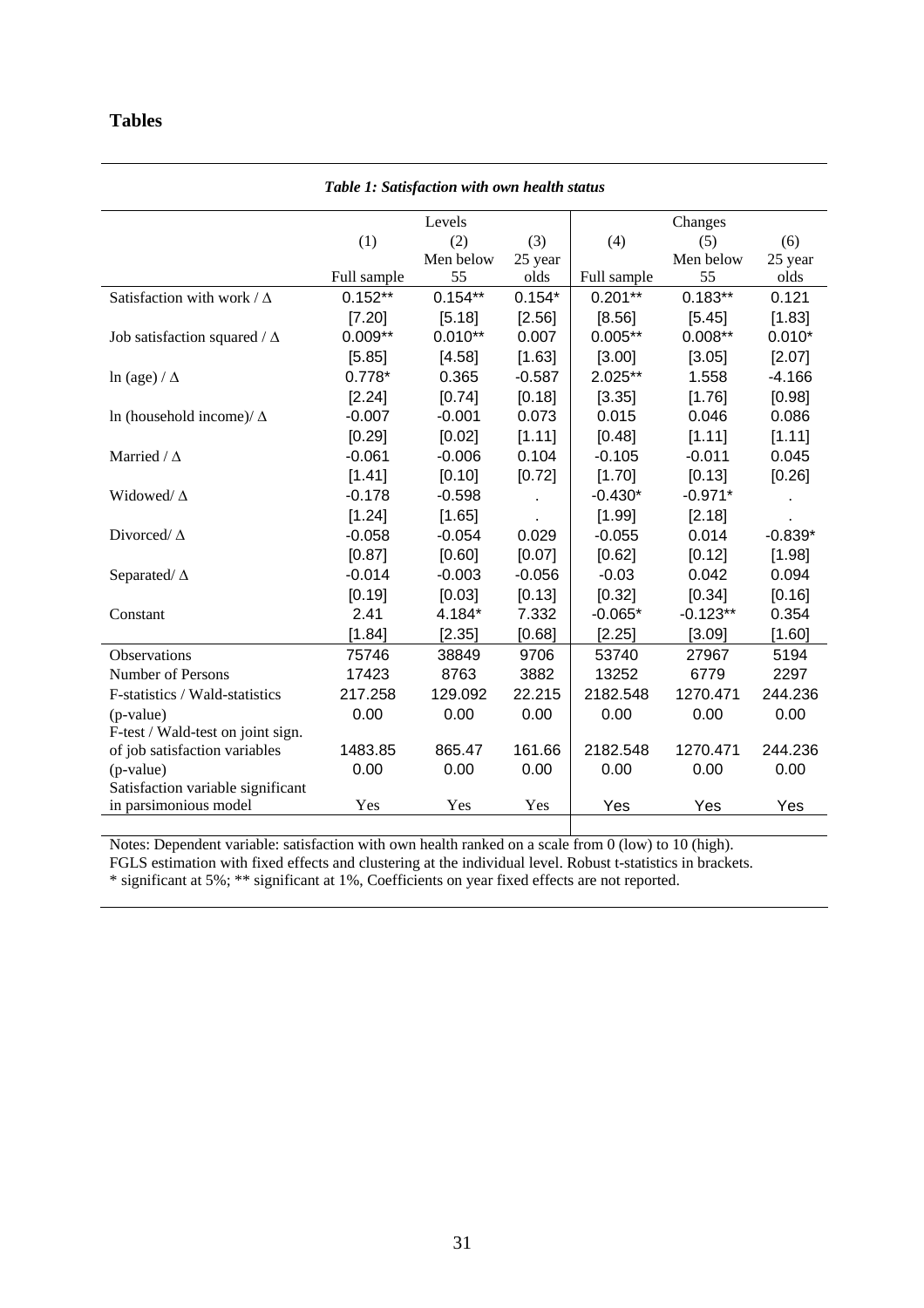| <b>Table 2: Self-assessed health status</b> |             |            |           |             |           |          |  |  |
|---------------------------------------------|-------------|------------|-----------|-------------|-----------|----------|--|--|
|                                             |             | Levels     |           |             | Changes   |          |  |  |
|                                             | (1)         | (2)        | (3)       | (4)         | (5)       | (6)      |  |  |
|                                             |             | Men below  | 25 year   |             | Men below | 25 year  |  |  |
|                                             | Full sample | 55         | olds      | Full sample | 55        | olds     |  |  |
| Satisfaction with work / $\Delta$           | $0.029**$   | $0.028**$  | $0.060**$ | $0.022**$   | 0.019     | 0.047    |  |  |
|                                             | [4.31]      | [3.05]     | [2.89]    | [2.69]      | [1.74]    | [1.88]   |  |  |
| Job satisfaction squared / $\Delta$         | $0.003**$   | $0.003**$  | 0.000     | $0.003**$   | $0.003**$ | 0.001    |  |  |
|                                             | [5.06]      | [4.21]     | [0.11]    | [4.17]      | [3.66]    | [0.50]   |  |  |
| $\ln$ (age) / $\Delta$                      | $0.631**$   | 0.214      | $-1.783$  | 0.386       | $-0.187$  | $-1.996$ |  |  |
|                                             | [4.92]      | [1.18]     | [1.35]    | [1.54]      | [0.51]    | [1.10]   |  |  |
| In (household income) / $\Delta$            | 0.006       | $-0.008$   | 0.012     | $-0.002$    | $-0.002$  | $-0.011$ |  |  |
|                                             | [0.60]      | [0.63]     | [0.52]    | [0.15]      | [0.13]    | [0.38]   |  |  |
| Married / $\Delta$                          | $-0.027$    | $-0.035$   | 0.047     | 0.018       | 0.007     | 0.131    |  |  |
|                                             | [1.62]      | [1.63]     | [0.85]    | [0.73]      | [0.21]    | [1.55]   |  |  |
| Widowed / $\Delta$                          | $-0.058$    | $-0.250*$  |           | $-0.028$    | $-0.294*$ |          |  |  |
|                                             | [1.05]      | [2.41]     |           | [0.37]      | [2.09]    |          |  |  |
| Divorced / $\Delta$                         | $-0.023$    | $-0.048$   | 0.14      | 0.037       | 0.028     | 0.403    |  |  |
|                                             | [0.93]      | [1.43]     | [1.26]    | [1.01]      | [0.59]    | [1.88]   |  |  |
| Separated / $\Delta$                        | 0.023       | 0.000      | $-0.114$  | 0.069       | 0.077     | 0.005    |  |  |
|                                             | [0.85]      | [0.01]     | [0.58]    | [1.80]      | [1.52]    | [0.02]   |  |  |
| Constant                                    | $-5.301**$  | $-3.584**$ | 3.223     | $-0.036**$  | $-0.040*$ | 0.061    |  |  |
|                                             | [10.91]     | [5.24]     | [0.73]    | [2.90]      | [2.26]    | [0.64]   |  |  |
| Observations                                | 95261       | 48034      | 11797     | 65332       | 33178     | 5915     |  |  |
| Number of Persons                           | 18832       | 9419       | 4566      | 14124       | 7057      | 2527     |  |  |
| F-statistics / Wald-statistics              | 168.35      | 99.52      | 16.57     | 844.121     | 483.459   | 143.759  |  |  |
| $(p-value)$                                 | 0.000       | 0.000      | 0.000     | 0.000       | 0.000     | 0.000    |  |  |
| F-test/Wald-test on joint significance      |             |            |           |             |           |          |  |  |
| of job satisfaction variables               | 732.967     | 412.779    | 84.902    | 767.446     | 440.092   | 108.677  |  |  |
| (p-value)                                   | 0.00        | 0.00       | 0.00      | 0.00        | 0.00      | 0.00     |  |  |
| Satisfaction variable significant           |             |            |           |             |           |          |  |  |
| in parsimonious model                       | Yes         | Yes        | Yes       | Yes         | Yes       | Yes      |  |  |

## *Table 2: Self-assessed health status*

Notes: Dependent variable: Current Self-rated health status measured in 5 categories ('-5' "bad" to '-1' "very good") (original values recoded). FGLS estimation with individual fixed (levels) or random (changes) effects.

Observations are clustered by person ID. Robust t-statistics in brackets.

.

\* significant at 5%; \*\* significant at 1%, Coefficients on year fixed effects are not reported.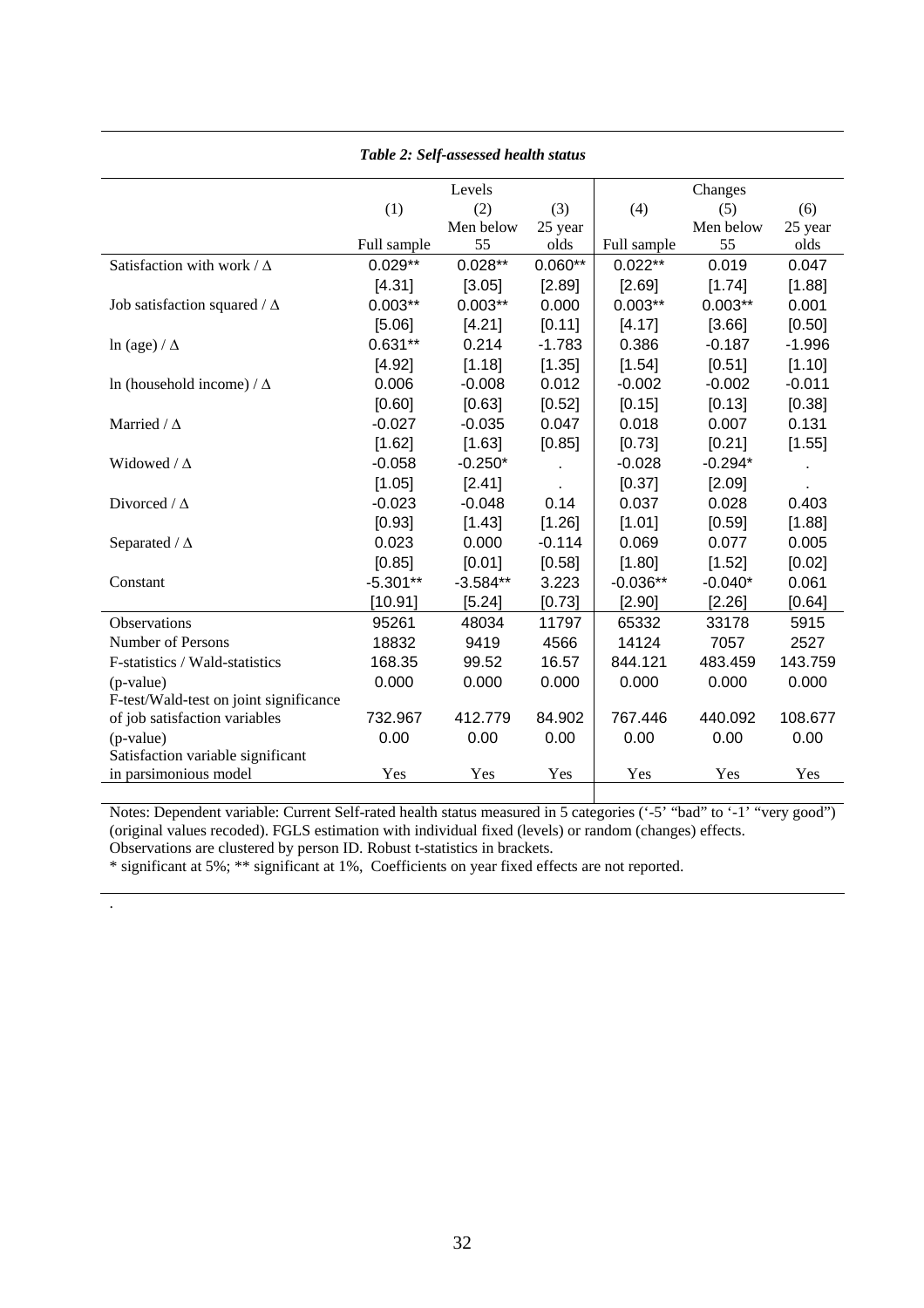|                                   | (1)           | (2)         | (3)       | (4)        | (5)         | (6)         |
|-----------------------------------|---------------|-------------|-----------|------------|-------------|-------------|
|                                   |               |             | work      |            |             |             |
|                                   | number        | inpatient   | accidents |            | number      | sick leaves |
|                                   | of annual     | nights      | required  | in patient | of days     | exceeding   |
|                                   | doctor visits | in hospital | treatment | treatment  | sick leave  | 6 weeks     |
| Satisfaction with work            | $-0.609**$    | $-0.05$     | $-0.053$  | $-0.054$   | $-1.207**$  | $-0.008**$  |
|                                   | [4.05]        | [0.90]      | [0.77]    | [0.50]     | [3.06]      | [2.70]      |
| Job satisfaction squared          | 0.018         | 0.000       | 0.001     | 0.001      | $0.057*$    | 0.000       |
|                                   | [1.59]        | [0.02]      | [0.10]    | [0.10]     | [2.02]      | [1.67]      |
| ln(age)                           | $-12.629**$   | $-4.242**$  | $-2.452$  | $-5.407$   | $-30.082**$ | $-0.172**$  |
|                                   | [6.22]        | [4.90]      | [1.53]    | [1.41]     | [6.53]      | [3.58]      |
| In (household income)             | $-0.420*$     | $-0.161$    | 0.093     | $-0.118$   | $-0.580$    | $-0.005$    |
|                                   | [2.53]        | [1.86]      | [0.80]    | [0.62]     | [1.86]      | [1.44]      |
| Married                           | $0.842**$     | 0.03        | 0.162     | 0.339      | 0.497       | $-0.006$    |
|                                   | [2.74]        | [0.26]      | [0.85]    | [0.85]     | [1.08]      | [1.24]      |
| Widowed                           | 1.629         | 0.017       | $1.238*$  | $-0.918$   | 0.916       | $-0.043$    |
|                                   | [1.57]        | [0.05]      | [2.20]    | [0.89]     | [0.30]      | [1.56]      |
| Divorced                          | $0.951*$      | 0.081       | $0.735**$ | $-0.831$   | $-0.164$    | $-0.002$    |
|                                   | [1.98]        | [0.40]      | [2.64]    | [1.57]     | [0.19]      | [0.20]      |
| Separated                         | 1.00          | $-0.019$    | 0.525     | 0.618      | 0.413       | $-0.006$    |
|                                   | [1.92]        | [0.07]      | [1.62]    | [1.07]     | [0.42]      | [0.54]      |
| Constant                          | 61.572**      | 18.382**    |           |            | 131.655**   | $0.784**$   |
|                                   | [7.92]        | [5.27]      |           |            | [7.46]      | [4.27]      |
| Observations                      | 95269         | 95348       | 7764      | 3154       | 70078       | 72046       |
| Number of Persons                 | 18838         | 18837       | 1472      | 659        | 14663       | 14800       |
| F-statistics / Wald-statistics    | 15.34         | 3.20        | 35.35     | 21.40      | 5.82        | 7.19        |
| (p-value)                         | 0.00          | 0.000       | 0.001     | 0.065      | 0.00        | 0.00        |
| F-test / Wald-test on joint sign. |               |             |           |            |             |             |
| of job satisfaction variables     | 76.56         | 7.90        | 7.00      | 2.41       | 19.3        | 13.21       |
| (p-value)                         | 0.00          | 0.00        | 0.03      | 0.30       | 0.00        | 0.00        |
| Satisfaction variable significant |               |             |           |            |             |             |
| in parsimonious model             | Yes           | Yes         | Yes       | No         | Yes         | Yes         |

*Table 3: Contacts with the health services and illness at work place (levels)* 

Notes: FGLS and/or conditional logit estimation with fixed effects and clustering at the individual level. Significant at  $5\%$ ; \*\* significant at  $1\%$ , Robust t(z)-statistics in brackets.

Coefficients on year fixed effects are not reported.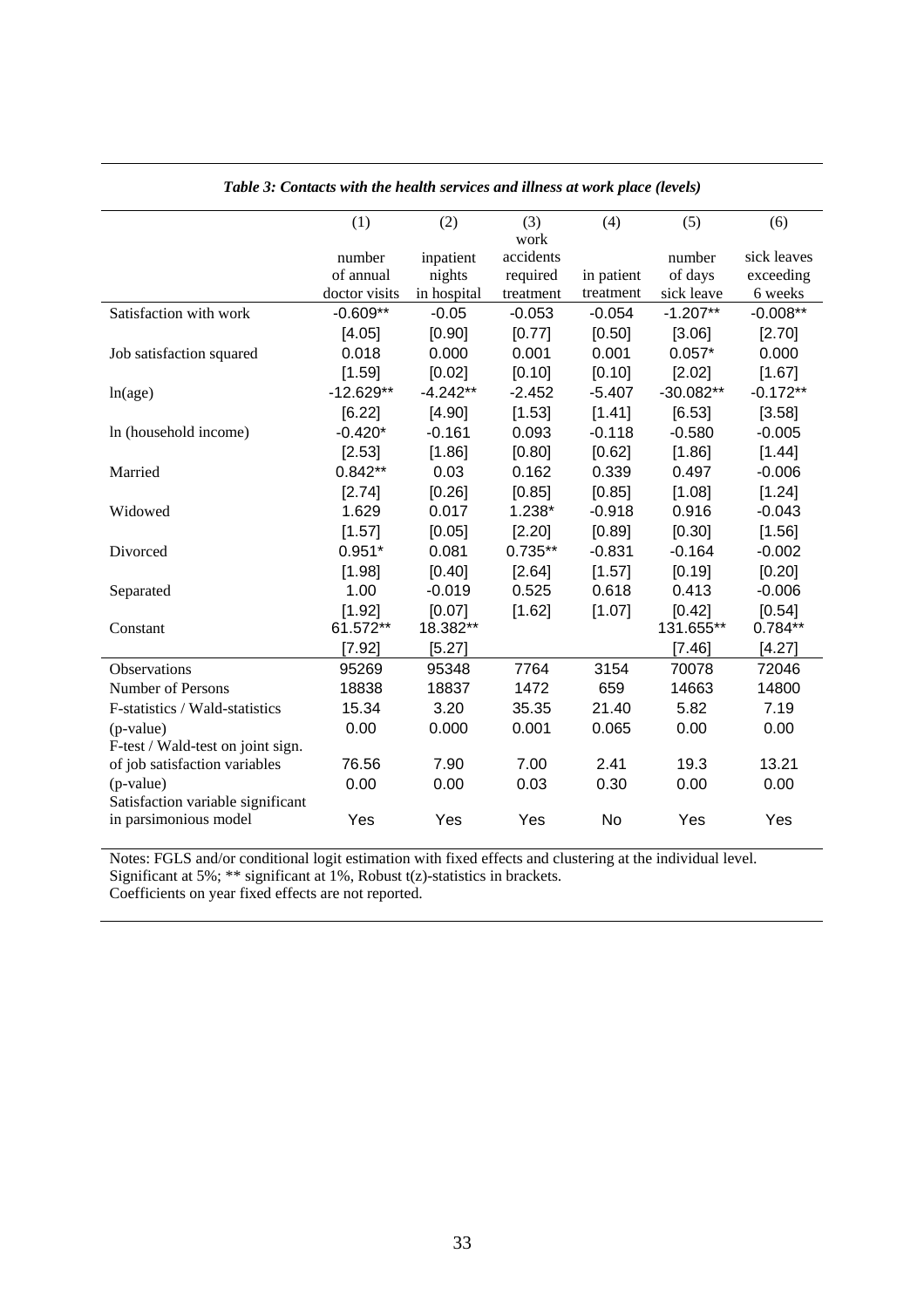|                                    | (1)           | (2)         | (3)<br>work | (4)        | (5)         | (6)         |
|------------------------------------|---------------|-------------|-------------|------------|-------------|-------------|
|                                    | number        | inpatient   | accidents   |            | number      | sick leaves |
|                                    | of annual     | nights      | required    | in patient | of days     | exceeding   |
|                                    | doctor visits | in hospital | treatment   | treatment  | sick leave  | 6 weeks     |
| $\triangle$ Satisfaction with work | $-0.551**$    | 0.027       | $-0.009$    | $-0.002$   | $-1.175**$  | $-0.007*$   |
|                                    | [2.94]        | [0.43]      | [1.95]      | [0.34]     | [2.80]      | [2.07]      |
| $\Delta$ Job satisfaction squared  | 0.021         | $-0.004$    | 0.001       | 0.000      | $0.075*$    | 0.000       |
|                                    | [1.49]        | [0.77]      | [1.62]      | [0.04]     | [2.44]      | [1.67]      |
| $\Delta$ ln(age)                   | $-16.083**$   | $-1.216$    | 0.245       | $-0.090$   | $-29.969**$ | $-0.173$    |
|                                    | [3.63]        | [0.48]      | [1.37]      | [0.81]     | [3.08]      | [1.84]      |
| $\Delta$ ln (household income)     | $-0.559*$     | 0.017       | 0.004       | $-0.004$   | $-0.548$    | 0.000       |
|                                    | [2.31]        | [0.18]      | [0.44]      | [0.70]     | [1.34]      | [0.03]      |
| $\Delta$ Married                   | 0.705         | $-0.196$    | $-0.014$    | 0.008      | 0.552       | 0.002       |
|                                    | [1.72]        | [1.58]      | [0.82]      | [1.03]     | [0.78]      | [0.26]      |
| $\Delta$ Widowed                   | 1.436         | $-0.687$    | 0.058       | $-0.105*$  | $-3.381$    | $-0.089$    |
|                                    | [0.99]        | [1.20]      | [1.09]      | [1.97]     | [0.92]      | [1.93]      |
| $\triangle$ Divorced               | $-0.135$      | $-0.124$    | $-0.018$    | $-0.012$   | $-0.087$    | 0.001       |
|                                    | [0.20]        | [0.63]      | [0.79]      | [0.78]     | [0.06]      | [0.05]      |
| $\Delta$ Separated                 | 0.847         | $-0.041$    | 0.023       | 0.023      | 1.593       | 0.012       |
|                                    | [1.13]        | [0.15]      | [0.89]      | [1.41]     | [1.23]      | [0.80]      |
| Constant                           | $0.850**$     | $-0.077$    | $-0.006$    | 0.004      | 2.193**     | $0.015**$   |
|                                    | $3.44$ ]      | [0.69]      | [0.89]      | [0.82]     | [4.04]      | [2.76]      |
| <b>Observations</b>                | 65398         | 65446       | 22304       | 20443      | 51630       | 54203       |
| Number of Persons                  | 14133         | 14136       | 7101        | 6017       | 11821       | 12053       |
| F-statistics / Wald-statistics     | 163.40        | 15.93       | 19.21       | 20.68      | 52.15       | 38.54       |
| (p-value)                          | 0.00          | 0.59        | 0.08        | 0.05       | 0.00        | 0.003       |
| F-test / Wald-test on joint sign.  |               |             |             |            |             |             |
| of job satisfaction variables      | 52.92         | 2.40        | 5.16        | 2.82       | 10.72       | 6.67        |
| (p-value)                          | 0.00          | 0.30        | 0.08        | 0.24       | 0.00        | 0.04        |
| Satisfaction variable significant  |               |             |             |            |             |             |
| in parsimonious model              | Yes           | No          | Yes         | No         | Yes         | Yes         |
|                                    |               |             | 5 % level   |            |             |             |

*Table 4: Contacts with the health services and illness at work place (changes)* 

Notes: FGLS random effects estimation with clustering at the individual level.

Significant at  $5\%$ ; \*\* significant at  $1\%$ , Robust t(z)-statistics in brackets.

Coefficients on year fixed effects are not reported.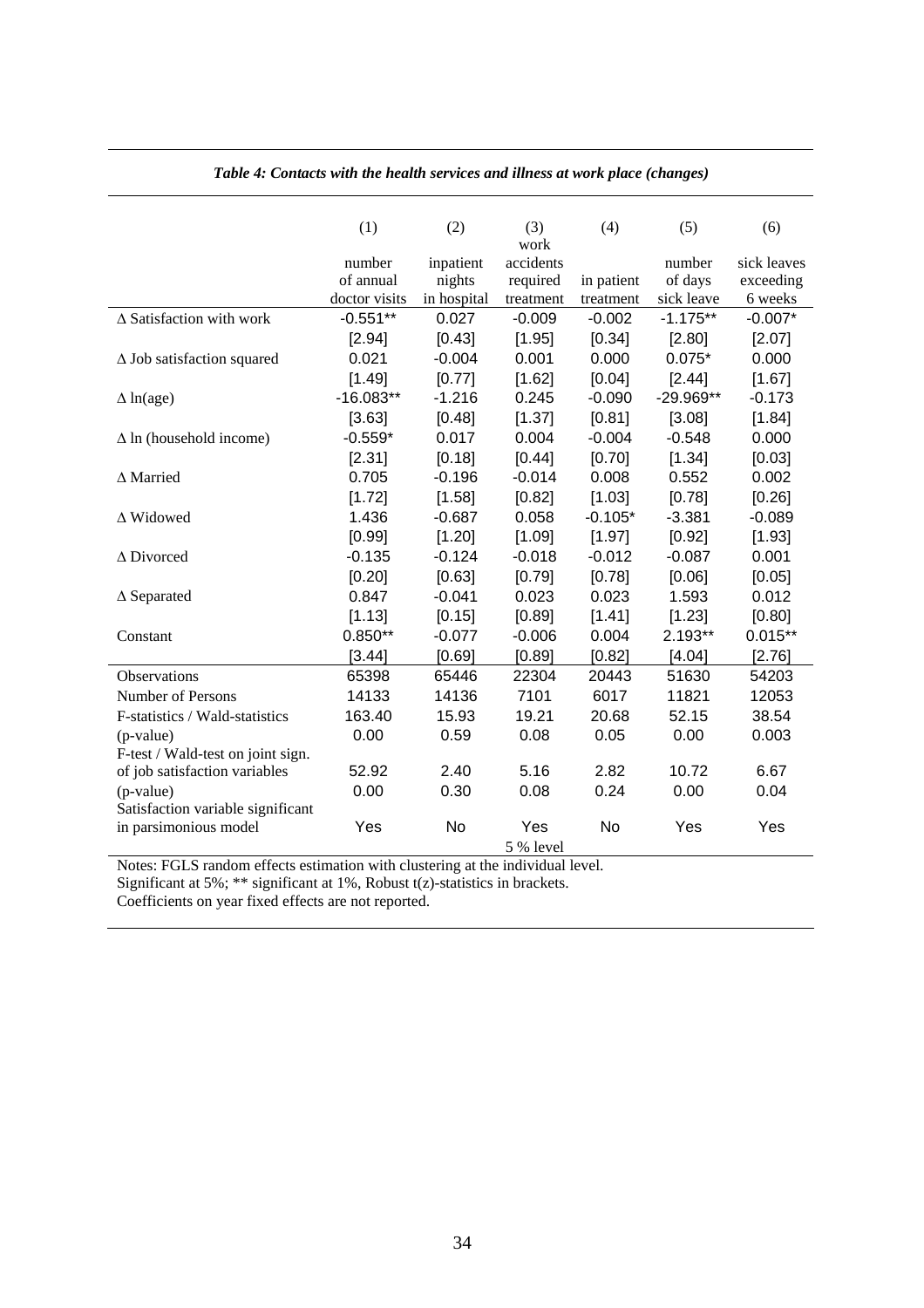| $\omega$ ic $\omega$ . I rootents want cumotity stand |                 |                |               |  |  |  |
|-------------------------------------------------------|-----------------|----------------|---------------|--|--|--|
|                                                       | (1)             | (2)            | (3)           |  |  |  |
|                                                       | level           | changes        |               |  |  |  |
|                                                       |                 | improvement    | worsening     |  |  |  |
|                                                       | outcome $(0/1)$ | outcome $(-1)$ | outcome $(1)$ |  |  |  |
| Satisfaction with work / $\Delta$                     | $-0.261**$      | 0.017          | $-0.058**$    |  |  |  |
|                                                       | [16.85]         | [0.72]         | [2.77]        |  |  |  |
| $\ln$ (age) / $\Delta$                                | 2.955**         | $-18.335**$    | $-20.065**$   |  |  |  |
|                                                       | [17.93]         | [2.79]         | [3.45]        |  |  |  |
| In (household income) / $\Delta$                      | $-0.560**$      | $-0.112$       | 0.011         |  |  |  |
|                                                       | [7.72]          | [0.70]         | [0.08]        |  |  |  |
| Married / $\Delta$                                    | $0.335**$       | $-0.278$       | 0.001         |  |  |  |
|                                                       | [3.26]          | [0.59]         | [0.00]        |  |  |  |
| Widowed / $\Delta$                                    | $0.658*$        | $-0.146$       | $-0.248$      |  |  |  |
|                                                       | [2.23]          | [0.13]         | [0.22]        |  |  |  |
| Divorced / $\Delta$                                   | 0.062           | 0.561          | 0.209         |  |  |  |
|                                                       | [0.42]          | [0.80]         | [0.35]        |  |  |  |
| Separated / $\Delta$                                  | 0.038           | $-0.289$       | $-0.017$      |  |  |  |
|                                                       | [0.17]          | [0.47]         | [0.03]        |  |  |  |
| Constant                                              | $-6.740**$      | $-1.766**$     | $-1.451**$    |  |  |  |
|                                                       | $[8.79]$        | [10.35]        | [9.63]        |  |  |  |
| <b>Observations</b>                                   | 17796           | 6437           |               |  |  |  |
| Number of Persons                                     | 10944           | 6437           |               |  |  |  |
| F-statistics / Wald-statistics                        | 823.28          | 32.591         |               |  |  |  |
| (p-value)                                             | 0.00            | 0.003          |               |  |  |  |
| Satisfaction variable significant                     |                 |                |               |  |  |  |
| in parsimonious model                                 | Yes             | No             | Yes           |  |  |  |
|                                                       |                 |                |               |  |  |  |

#### *Table 5: Problems with climbing stairs*

Notes: Logit random effects (column (1)) and multinomial logit estimation (columns (2) and (3).

\* significant at 5%; \*\* significant at 1%, Robust t(z)-statistics in brackets. Coefficients on year fixed effects are not reported.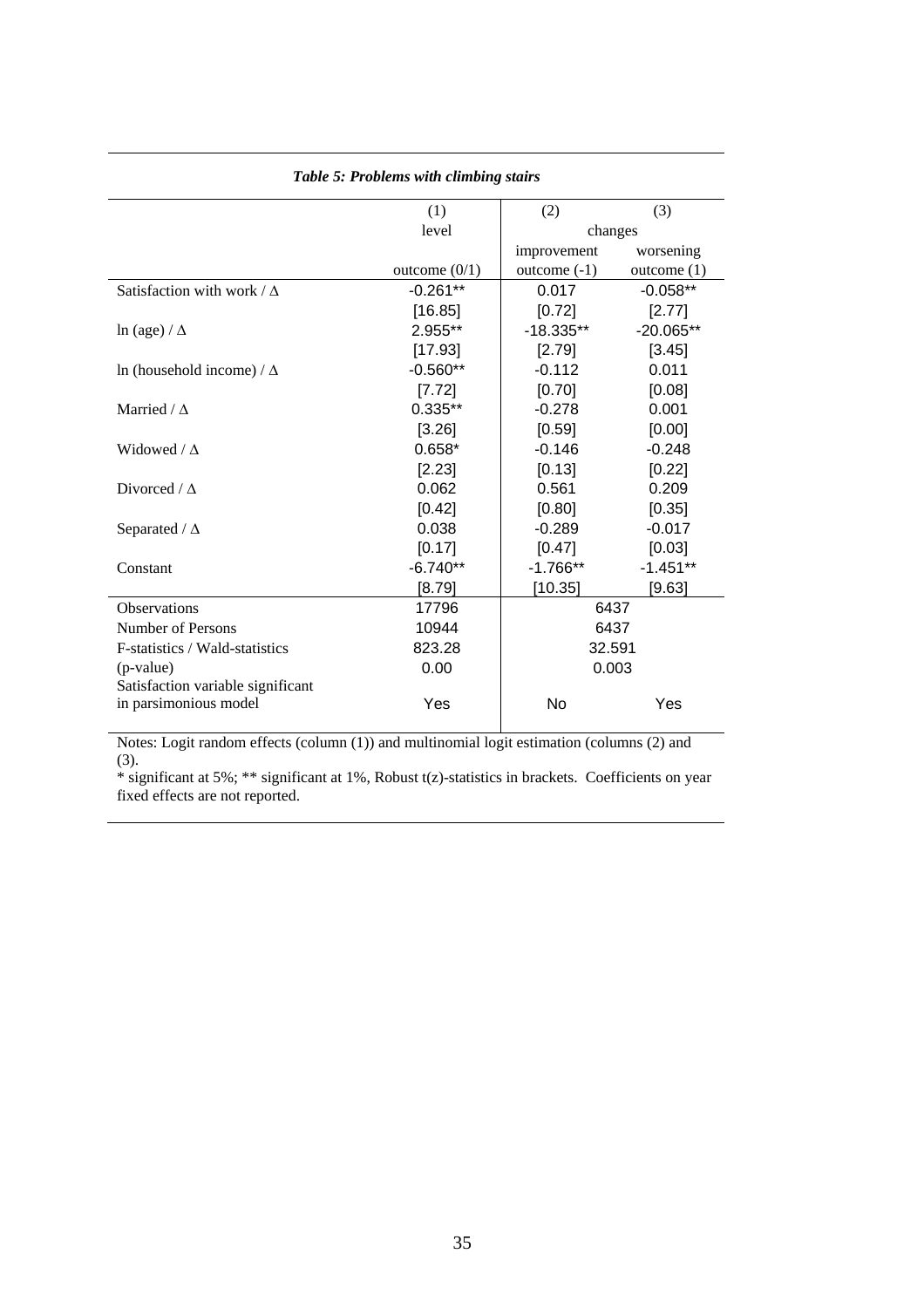|                                     | (1)            | (2)         | (3)        | (4)         |
|-------------------------------------|----------------|-------------|------------|-------------|
|                                     | level          |             | Change     |             |
|                                     |                | degree of   | being      | degree of   |
|                                     | being disabled | disability  | disabled   | disability  |
| Satisfaction with work / $\Delta$   | $-0.203*$      | $-0.214**$  | $-0.003$   | $-0.121*$   |
|                                     | [2.47]         | [3.02]      | [1.58]     | [2.05]      |
| Job satisfaction squared / $\Delta$ | 0.009          | $0.012*$    | 0.00       | 0.007       |
|                                     | [1.24]         | [2.16]      | [1.30]     | [1.58]      |
| $\ln$ (age) / $\Delta$              | $-9.285**$     | $-17.303**$ | $-0.399**$ | $-16.523**$ |
|                                     | [2.78]         | [10.58]     | [8.54]     | [9.07]      |
| In (household income) / $\Delta$    | $-0.27$        | $-0.267**$  | $-0.001$   | $-0.017$    |
|                                     | [1.36]         | [3.05]      | [0.30]     | [0.21]      |
| Married / $\Delta$                  | 0.162          | 0.151       | 0.004      | 0.145       |
|                                     | [0.36]         | [1.07]      | [0.88]     | [0.94]      |
| Widowed / $\Delta$                  | 0.226          | $-0.117$    | 0.001      | $-0.477$    |
|                                     | [0.18]         | [0.14]      | [0.04]     | [0.36]      |
| Divorced / $\Delta$                 | 0.537          | 0.192       | $0.020*$   | $0.697*$    |
|                                     | [0.93]         | [0.75]      | [2.33]     | [2.30]      |
| Separated / $\Delta$                | 0.227          | 0.23        | 0.004      | 0.207       |
|                                     | [0.37]         | [0.82]      | [0.50]     | [0.86]      |
| Constant                            |                | 71.369**    | $0.013**$  | $0.614**$   |
|                                     |                | [11.18]     | [5.36]     | [6.93]      |
| <b>Observations</b>                 | 5349           | 95284       | 65513      | 65377       |
| Number of Persons                   | 697            | 18837       | 14142      | 14133       |
| F-statistics / Wald-statistics      | 250.578        | 15.816      | 100.781    | 94.558      |
| (p-value)                           | 0.00           | 0.00        | 0.00       | 0.00        |
| F-test / Wald-test on joint sign.   |                |             |            |             |
| of job satisfaction variables       | 20.529         | 10.621      | 3.482      | 8.379       |
| (p-value)                           | 0.00           | 0.00        | 0.17       | 0.01        |
| Satisfaction variable significant   |                |             |            |             |
| in parsimonious model               | Yes            | Yes         | Yes        | Yes         |
|                                     |                |             | 5% level   |             |

#### *Table 6: Objective measures of health: disability*

Notes: Conditional logit or FGLS estimation with individual fixed effects (levels). FGLS random effects (changes). Observations are clustered by person ID. \* significant at 5%; \*\* significant at 1%, Robust t(z) statistics in brackets. Coefficients on year fixed effects are not reported.